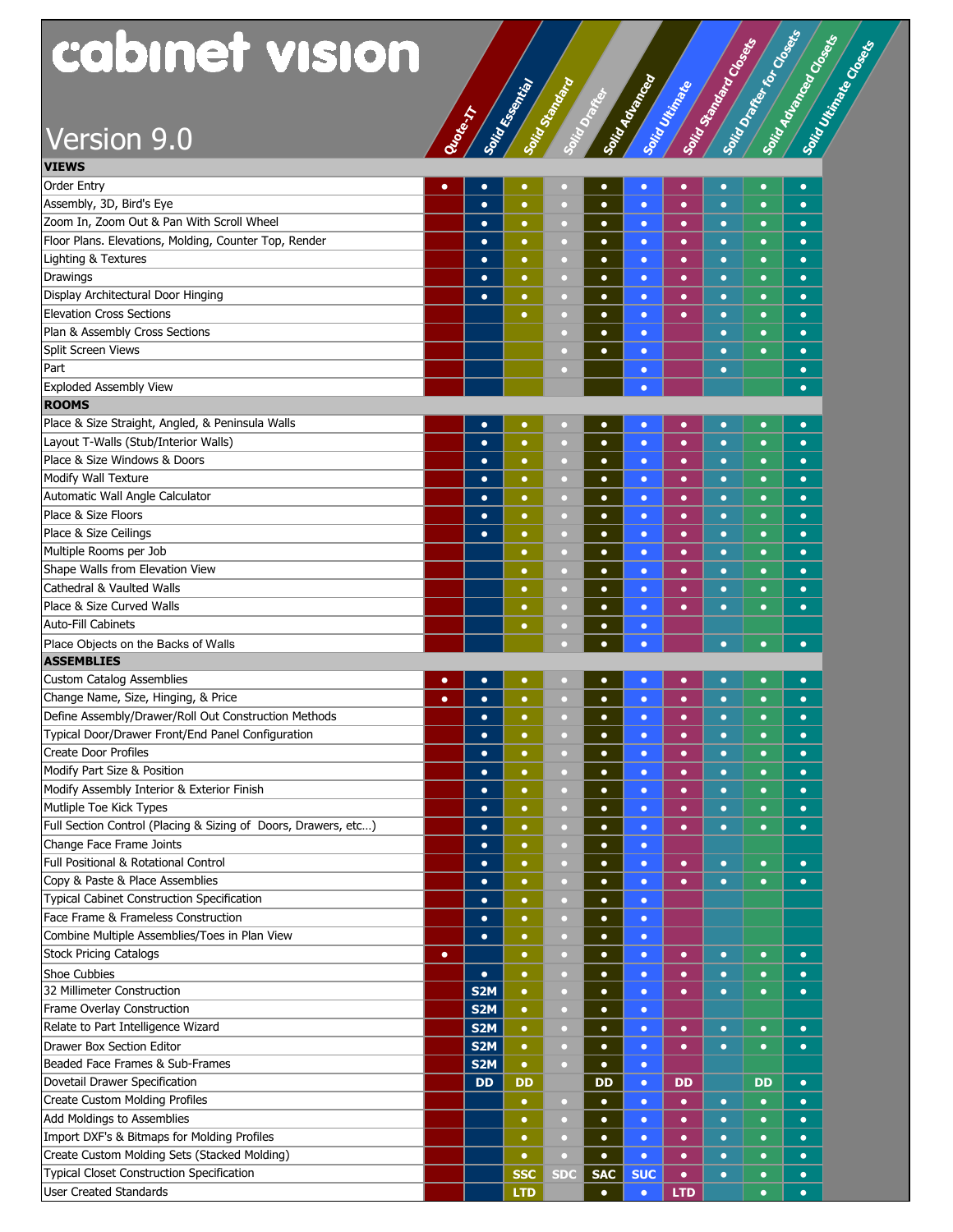| cabinet vision<br>Solid Drame, for Colorado<br>Soint Advanced Construction<br><b>Solid Skantage Closes</b><br>Solid drawing car<br>Solid Search of Christian Carpeter<br>Solid Vitalian<br>Rionest<br>Version 9.0<br><b>GM</b><br><b>GM</b><br><b>GM</b><br><b>GM</b><br>$\bullet$<br>$\bullet$<br>$\bullet$<br>$\bullet$<br>$\bullet$<br>$\circ$<br>$\bullet$<br>$\bullet$<br>$\bullet$<br>$\bullet$<br><b>SSC</b><br><b>SDC</b><br><b>SAC</b><br><b>SUC</b><br>$\bullet$<br>$\bullet$<br>$\bullet$<br>$\bullet$<br><b>SSC</b><br><b>SDC</b><br><b>SAC</b><br><b>SUC</b><br>$\bullet$<br>$\bullet$<br>$\bullet$<br>$\bullet$<br>Radius & Angle Ends<br>$\bullet$<br>$\bullet$<br>$\bullet$<br>$\bullet$<br>$\bullet$<br>$\bullet$<br>$\circ$<br>$\bullet$<br><b>Counter Tops Modifications</b><br>$\bullet$<br>$\bullet$<br>$\bullet$<br>$\Box$<br>$\bullet$<br>SketchUp 2014 Model Import<br>$\bullet$<br>$\bullet$<br>$\overline{\mathcal{C}}$<br>$\bullet$<br>$\bullet$<br>$\bullet$<br>$\bullet$<br>$\bullet$<br><b>Standard Assembly Shaping</b><br>PLS<br><b>PLS</b><br>$\bullet$<br>$\bullet$<br>$\bullet$<br>$\bullet$<br>$\bullet$<br>$\circ$<br>Lock, Unlock, & Renumber Automatic Assembly Numbering<br>$\bullet$<br>$\bullet$<br>$\bullet$<br>$\Box$<br>$\bullet$<br>$\bullet$<br>Open Doors & Drawers for Presentations<br>$\bullet$<br>$\bullet$<br>$\bullet$<br>$\bullet$<br>a<br>$\bullet$<br>Horizontal Grain for Partitions, Backs, Bottoms, & Finished Ends<br>$\bullet$<br>$\bullet$<br>$\bullet$<br>$\bullet$<br>$\bullet$<br>Door Section Editor<br>$\bullet$<br>$\bullet$<br>$\bullet$<br>$\bullet$<br>$\bullet$<br><b>Save Alias Assemblies</b><br>$\bullet$<br>$\bullet$<br>$\bullet$<br>n<br>$\bullet$<br>User Defined Object Intelligence<br>$\bullet$<br>$\bullet$<br>о<br>$\bullet$<br>$\bullet$<br>$\bullet$<br>3D DXF Import<br>$\bullet$<br>о<br>$\bullet$<br>$\bullet$<br>$\bullet$<br>$\bullet$<br>Define & Apply Flutes to Parts<br>$\bullet$<br>$\bullet$<br>$\bullet$<br>$\bullet$<br>о<br>$\bullet$<br>Save 3D Camera Views<br>$\bullet$<br>$\bullet$<br>$\bullet$<br>$\bullet$<br>$\bullet$<br>о<br>Combine Multiple Assemblies/Toes in Elevation View<br>$\bullet$<br>α<br>$\bullet$<br>Modify Sink/Cook Top Cut-Outs<br><b>ST</b><br><b>ST</b><br>$\bullet$<br>$\bullet$<br>Counter Top Construction Specification & Cut Lists<br><b>CTC</b><br>стс<br>$\bullet$<br>$\bullet$<br>Parametric Assembly Shaping (Constraints)<br>$\bullet$<br>$\bullet$<br>$\bullet$<br>n<br><b>PARTS &amp; MATERIALS</b><br>Interior & Exterior Materials<br>$\bullet$<br>$\bullet$<br>$\bullet$<br>$\bullet$<br>$\bullet$<br>$\bullet$<br>$\bullet$<br>$\Box$<br>$\bullet$<br>$\bullet$<br><b>Typical Hardware Specification</b><br>$\bullet$<br>$\hbox{\large \it o}$<br>$\bullet$<br>$\bullet$<br>$\bullet$<br>$\bullet$<br>$\bullet$<br>$\bullet$<br>$\bullet$<br>Rename Existing Materials<br>$\bullet$<br>$\bullet$<br>$\bullet$<br>$\bullet$<br>$\bullet$<br>$\bullet$<br>$\bullet$<br>$\bullet$<br>$\bullet$<br>$\bullet$<br>$\bullet$<br>$\bullet$<br>$\bullet$<br>$\bullet$<br>$\bullet$<br>$\bullet$<br>Change Material, Dimensions, & Shapes of Parts<br>S <sub>2</sub> M<br>$\bullet$<br>$\bullet$<br>$\bullet$<br>$\bullet$<br>$\Box$<br>$\bullet$<br>$\bullet$<br>$\bullet$<br>S <sub>2</sub> M<br>$\bullet$<br>$\Box$<br>$\bullet$<br>$\bullet$<br>$\bullet$<br>$\bullet$<br>$\bullet$<br>$\bullet$<br>S <sub>2</sub> M<br>$\bullet$<br>$\Box$<br>$\bullet$<br>$\bullet$<br>$\bullet$<br>$\bullet$<br>$\bullet$<br>$\bullet$<br>S <sub>2</sub> M<br><b>LTD</b><br>LTD<br>$\circ$<br>$\bullet$<br>$\bullet$<br>$\bullet$<br>$\bullet$<br>$\bullet$<br>$\bullet$<br>$\bullet$<br>$\bullet$<br>$\bullet$<br>$\bullet$<br>$\bullet$<br>$\bullet$<br>$\bullet$<br>$\bullet$<br>$\bullet$<br>$\bullet$<br>$\bullet$<br>$\bullet$<br>$\bullet$<br>$\bullet$<br>$\bullet$<br>$\bullet$<br>$\Box$<br>$\bullet$<br>$\bullet$<br>$\bullet$<br>$\bullet$<br>$\bullet$<br>$\bullet$<br>$\bullet$<br>$\Box$<br>$\bullet$<br>$\bullet$<br>Define Molding and Molding Set Materials<br>$\bullet$<br>$\bullet$<br>$\bullet$<br>$\bullet$<br>$\bullet$<br>$\bullet$<br>$\bullet$<br>о<br>Create Lamello Clamex <sup>™</sup> Connector Materials<br>$\bullet$<br>$\bullet$<br>$\bullet$<br>$\bullet$<br>$\bullet$<br>$\bullet$<br>о<br>$\bullet$<br>Parametric Part Shaping (Simple Constraints)<br>$\bullet$<br>$\bullet$<br>$\bullet$<br>$\bullet$<br>$\bullet$<br>о<br>$\bullet$<br>$\bullet$<br>$\bullet$<br>$\bullet$<br>а<br>$\bullet$<br>$\bullet$<br><b>Create Material Aliases</b><br>$\bullet$<br>$\bullet$<br>$\bullet$<br>а<br>$\bullet$<br>$\bullet$<br>Ability to Library Parts<br>$\bullet$<br>о<br>$\bullet$<br>$\bullet$<br>$\bullet$<br>$\bullet$<br>Replace Part w/Library Parts or DXF's<br>$\bullet$<br>$\Box$<br>$\bullet$<br>$\bullet$<br>$\bullet$<br>$\bullet$<br><b>Split Parts</b><br>$\bullet$<br>$\Box$<br>$\bullet$<br>$\bullet$<br>$\bullet$<br>$\bullet$<br>Create Composite Materials<br>$\bullet$<br>$\Box$<br>$\bullet$<br>$\bullet$<br>$\bullet$<br>$\bullet$<br>Add Parameters to Materials<br>$\bullet$<br>$\bullet$<br>$\bullet$<br>$\bullet$<br>Add Parameters to Material Schedules<br>$\bullet$<br>$\bullet$<br>$\bullet$<br>$\bullet$<br>Import 3D Models for Materials<br>$\bullet$<br>$\bullet$<br>Parametric Part Shaping (Advanced Constraints)<br>$\overline{\mathcal{C}}$<br>$\bullet$<br>$\bullet$<br><b>CAM Editor</b><br>$\bullet$<br>$\bullet$<br>Add Lamello Clamex <sup>™</sup> Operations to Parts<br>$\bullet$<br>$\bullet$<br>Edit Part Shape from Room Level<br>$\bullet$<br>$\bullet$<br>Add Intelli-Joints to Parts<br>$\bullet$<br>$\bullet$<br>Send Single Part Direct from Solid to CNC<br>S <sub>2</sub> M<br>S <sub>2</sub> M<br><b>OPERATIONS</b><br>Machining for Hinges, Pulls, & Drawer Guides<br>S <sub>2</sub> M<br>$\bullet$<br>$\bullet$<br>$\bullet$<br>$\bullet$<br>$\bullet$<br>$\bullet$<br>Machining for Wire Baskets<br><b>SSC</b><br><b>SAC</b><br><b>SUC</b><br>$\bullet$<br>$\bullet$<br>$\bullet$<br>Add & Modify Operations on Parts<br>$\bullet$<br>$\bullet$<br>$\bullet$<br>$\bullet$<br>$\bullet$<br>$\bullet$<br><b>ST</b><br>$\bullet$<br>$\bullet$ |                                                                    |  |  |           |  |  |  |
|---------------------------------------------------------------------------------------------------------------------------------------------------------------------------------------------------------------------------------------------------------------------------------------------------------------------------------------------------------------------------------------------------------------------------------------------------------------------------------------------------------------------------------------------------------------------------------------------------------------------------------------------------------------------------------------------------------------------------------------------------------------------------------------------------------------------------------------------------------------------------------------------------------------------------------------------------------------------------------------------------------------------------------------------------------------------------------------------------------------------------------------------------------------------------------------------------------------------------------------------------------------------------------------------------------------------------------------------------------------------------------------------------------------------------------------------------------------------------------------------------------------------------------------------------------------------------------------------------------------------------------------------------------------------------------------------------------------------------------------------------------------------------------------------------------------------------------------------------------------------------------------------------------------------------------------------------------------------------------------------------------------------------------------------------------------------------------------------------------------------------------------------------------------------------------------------------------------------------------------------------------------------------------------------------------------------------------------------------------------------------------------------------------------------------------------------------------------------------------------------------------------------------------------------------------------------------------------------------------------------------------------------------------------------------------------------------------------------------------------------------------------------------------------------------------------------------------------------------------------------------------------------------------------------------------------------------------------------------------------------------------------------------------------------------------------------------------------------------------------------------------------------------------------------------------------------------------------------------------------------------------------------------------------------------------------------------------------------------------------------------------------------------------------------------------------------------------------------------------------------------------------------------------------------------------------------------------------------------------------------------------------------------------------------------------------------------------------------------------------------------------------------------------------------------------------------------------------------------------------------------------------------------------------------------------------------------------------------------------------------------------------------------------------------------------------------------------------------------------------------------------------------------------------------------------------------------------------------------------------------------------------------------------------------------------------------------------------------------------------------------------------------------------------------------------------------------------------------------------------------------------------------------------------------------------------------------------------------------------------------------------------------------------------------------------------------------------------------------------------------------------------------------------------------------------------------------------------------------------------------------------------------------------------------------------------------------------------------------------------------------------------------------------------------------------------------------------------------------------------------------------------------------------------------------------------------------------------------------------------------------------------------------------------------------------------------------------------------------------------------------------------------------------------------------------------------------------------------------------------------------------------------------------------------------------------------------------------------------------------------------------------------------------------------------------------------------------------------------------------------------------------------------------------------------------------------------------------------------------------------------------------------------------------------------------------------------------------------------------------------------------------------------------------------------------------------------------------------------------------------------------------------------------------------------------------------------------------------------------------------------------------------|--------------------------------------------------------------------|--|--|-----------|--|--|--|
|                                                                                                                                                                                                                                                                                                                                                                                                                                                                                                                                                                                                                                                                                                                                                                                                                                                                                                                                                                                                                                                                                                                                                                                                                                                                                                                                                                                                                                                                                                                                                                                                                                                                                                                                                                                                                                                                                                                                                                                                                                                                                                                                                                                                                                                                                                                                                                                                                                                                                                                                                                                                                                                                                                                                                                                                                                                                                                                                                                                                                                                                                                                                                                                                                                                                                                                                                                                                                                                                                                                                                                                                                                                                                                                                                                                                                                                                                                                                                                                                                                                                                                                                                                                                                                                                                                                                                                                                                                                                                                                                                                                                                                                                                                                                                                                                                                                                                                                                                                                                                                                                                                                                                                                                                                                                                                                                                                                                                                                                                                                                                                                                                                                                                                                                                                                                                                                                                                                                                                                                                                                                                                                                                                                                                                                                     |                                                                    |  |  |           |  |  |  |
|                                                                                                                                                                                                                                                                                                                                                                                                                                                                                                                                                                                                                                                                                                                                                                                                                                                                                                                                                                                                                                                                                                                                                                                                                                                                                                                                                                                                                                                                                                                                                                                                                                                                                                                                                                                                                                                                                                                                                                                                                                                                                                                                                                                                                                                                                                                                                                                                                                                                                                                                                                                                                                                                                                                                                                                                                                                                                                                                                                                                                                                                                                                                                                                                                                                                                                                                                                                                                                                                                                                                                                                                                                                                                                                                                                                                                                                                                                                                                                                                                                                                                                                                                                                                                                                                                                                                                                                                                                                                                                                                                                                                                                                                                                                                                                                                                                                                                                                                                                                                                                                                                                                                                                                                                                                                                                                                                                                                                                                                                                                                                                                                                                                                                                                                                                                                                                                                                                                                                                                                                                                                                                                                                                                                                                                                     |                                                                    |  |  |           |  |  |  |
|                                                                                                                                                                                                                                                                                                                                                                                                                                                                                                                                                                                                                                                                                                                                                                                                                                                                                                                                                                                                                                                                                                                                                                                                                                                                                                                                                                                                                                                                                                                                                                                                                                                                                                                                                                                                                                                                                                                                                                                                                                                                                                                                                                                                                                                                                                                                                                                                                                                                                                                                                                                                                                                                                                                                                                                                                                                                                                                                                                                                                                                                                                                                                                                                                                                                                                                                                                                                                                                                                                                                                                                                                                                                                                                                                                                                                                                                                                                                                                                                                                                                                                                                                                                                                                                                                                                                                                                                                                                                                                                                                                                                                                                                                                                                                                                                                                                                                                                                                                                                                                                                                                                                                                                                                                                                                                                                                                                                                                                                                                                                                                                                                                                                                                                                                                                                                                                                                                                                                                                                                                                                                                                                                                                                                                                                     |                                                                    |  |  |           |  |  |  |
|                                                                                                                                                                                                                                                                                                                                                                                                                                                                                                                                                                                                                                                                                                                                                                                                                                                                                                                                                                                                                                                                                                                                                                                                                                                                                                                                                                                                                                                                                                                                                                                                                                                                                                                                                                                                                                                                                                                                                                                                                                                                                                                                                                                                                                                                                                                                                                                                                                                                                                                                                                                                                                                                                                                                                                                                                                                                                                                                                                                                                                                                                                                                                                                                                                                                                                                                                                                                                                                                                                                                                                                                                                                                                                                                                                                                                                                                                                                                                                                                                                                                                                                                                                                                                                                                                                                                                                                                                                                                                                                                                                                                                                                                                                                                                                                                                                                                                                                                                                                                                                                                                                                                                                                                                                                                                                                                                                                                                                                                                                                                                                                                                                                                                                                                                                                                                                                                                                                                                                                                                                                                                                                                                                                                                                                                     |                                                                    |  |  |           |  |  |  |
|                                                                                                                                                                                                                                                                                                                                                                                                                                                                                                                                                                                                                                                                                                                                                                                                                                                                                                                                                                                                                                                                                                                                                                                                                                                                                                                                                                                                                                                                                                                                                                                                                                                                                                                                                                                                                                                                                                                                                                                                                                                                                                                                                                                                                                                                                                                                                                                                                                                                                                                                                                                                                                                                                                                                                                                                                                                                                                                                                                                                                                                                                                                                                                                                                                                                                                                                                                                                                                                                                                                                                                                                                                                                                                                                                                                                                                                                                                                                                                                                                                                                                                                                                                                                                                                                                                                                                                                                                                                                                                                                                                                                                                                                                                                                                                                                                                                                                                                                                                                                                                                                                                                                                                                                                                                                                                                                                                                                                                                                                                                                                                                                                                                                                                                                                                                                                                                                                                                                                                                                                                                                                                                                                                                                                                                                     |                                                                    |  |  |           |  |  |  |
|                                                                                                                                                                                                                                                                                                                                                                                                                                                                                                                                                                                                                                                                                                                                                                                                                                                                                                                                                                                                                                                                                                                                                                                                                                                                                                                                                                                                                                                                                                                                                                                                                                                                                                                                                                                                                                                                                                                                                                                                                                                                                                                                                                                                                                                                                                                                                                                                                                                                                                                                                                                                                                                                                                                                                                                                                                                                                                                                                                                                                                                                                                                                                                                                                                                                                                                                                                                                                                                                                                                                                                                                                                                                                                                                                                                                                                                                                                                                                                                                                                                                                                                                                                                                                                                                                                                                                                                                                                                                                                                                                                                                                                                                                                                                                                                                                                                                                                                                                                                                                                                                                                                                                                                                                                                                                                                                                                                                                                                                                                                                                                                                                                                                                                                                                                                                                                                                                                                                                                                                                                                                                                                                                                                                                                                                     | Grain Matching                                                     |  |  |           |  |  |  |
|                                                                                                                                                                                                                                                                                                                                                                                                                                                                                                                                                                                                                                                                                                                                                                                                                                                                                                                                                                                                                                                                                                                                                                                                                                                                                                                                                                                                                                                                                                                                                                                                                                                                                                                                                                                                                                                                                                                                                                                                                                                                                                                                                                                                                                                                                                                                                                                                                                                                                                                                                                                                                                                                                                                                                                                                                                                                                                                                                                                                                                                                                                                                                                                                                                                                                                                                                                                                                                                                                                                                                                                                                                                                                                                                                                                                                                                                                                                                                                                                                                                                                                                                                                                                                                                                                                                                                                                                                                                                                                                                                                                                                                                                                                                                                                                                                                                                                                                                                                                                                                                                                                                                                                                                                                                                                                                                                                                                                                                                                                                                                                                                                                                                                                                                                                                                                                                                                                                                                                                                                                                                                                                                                                                                                                                                     | Save Groups of Assemblies                                          |  |  |           |  |  |  |
|                                                                                                                                                                                                                                                                                                                                                                                                                                                                                                                                                                                                                                                                                                                                                                                                                                                                                                                                                                                                                                                                                                                                                                                                                                                                                                                                                                                                                                                                                                                                                                                                                                                                                                                                                                                                                                                                                                                                                                                                                                                                                                                                                                                                                                                                                                                                                                                                                                                                                                                                                                                                                                                                                                                                                                                                                                                                                                                                                                                                                                                                                                                                                                                                                                                                                                                                                                                                                                                                                                                                                                                                                                                                                                                                                                                                                                                                                                                                                                                                                                                                                                                                                                                                                                                                                                                                                                                                                                                                                                                                                                                                                                                                                                                                                                                                                                                                                                                                                                                                                                                                                                                                                                                                                                                                                                                                                                                                                                                                                                                                                                                                                                                                                                                                                                                                                                                                                                                                                                                                                                                                                                                                                                                                                                                                     | Closet Assemblies, Verticals, & Horizontals                        |  |  |           |  |  |  |
|                                                                                                                                                                                                                                                                                                                                                                                                                                                                                                                                                                                                                                                                                                                                                                                                                                                                                                                                                                                                                                                                                                                                                                                                                                                                                                                                                                                                                                                                                                                                                                                                                                                                                                                                                                                                                                                                                                                                                                                                                                                                                                                                                                                                                                                                                                                                                                                                                                                                                                                                                                                                                                                                                                                                                                                                                                                                                                                                                                                                                                                                                                                                                                                                                                                                                                                                                                                                                                                                                                                                                                                                                                                                                                                                                                                                                                                                                                                                                                                                                                                                                                                                                                                                                                                                                                                                                                                                                                                                                                                                                                                                                                                                                                                                                                                                                                                                                                                                                                                                                                                                                                                                                                                                                                                                                                                                                                                                                                                                                                                                                                                                                                                                                                                                                                                                                                                                                                                                                                                                                                                                                                                                                                                                                                                                     | Hanging Sections, Angled Shoe Shelves, & Wire Baskets              |  |  |           |  |  |  |
|                                                                                                                                                                                                                                                                                                                                                                                                                                                                                                                                                                                                                                                                                                                                                                                                                                                                                                                                                                                                                                                                                                                                                                                                                                                                                                                                                                                                                                                                                                                                                                                                                                                                                                                                                                                                                                                                                                                                                                                                                                                                                                                                                                                                                                                                                                                                                                                                                                                                                                                                                                                                                                                                                                                                                                                                                                                                                                                                                                                                                                                                                                                                                                                                                                                                                                                                                                                                                                                                                                                                                                                                                                                                                                                                                                                                                                                                                                                                                                                                                                                                                                                                                                                                                                                                                                                                                                                                                                                                                                                                                                                                                                                                                                                                                                                                                                                                                                                                                                                                                                                                                                                                                                                                                                                                                                                                                                                                                                                                                                                                                                                                                                                                                                                                                                                                                                                                                                                                                                                                                                                                                                                                                                                                                                                                     |                                                                    |  |  |           |  |  |  |
|                                                                                                                                                                                                                                                                                                                                                                                                                                                                                                                                                                                                                                                                                                                                                                                                                                                                                                                                                                                                                                                                                                                                                                                                                                                                                                                                                                                                                                                                                                                                                                                                                                                                                                                                                                                                                                                                                                                                                                                                                                                                                                                                                                                                                                                                                                                                                                                                                                                                                                                                                                                                                                                                                                                                                                                                                                                                                                                                                                                                                                                                                                                                                                                                                                                                                                                                                                                                                                                                                                                                                                                                                                                                                                                                                                                                                                                                                                                                                                                                                                                                                                                                                                                                                                                                                                                                                                                                                                                                                                                                                                                                                                                                                                                                                                                                                                                                                                                                                                                                                                                                                                                                                                                                                                                                                                                                                                                                                                                                                                                                                                                                                                                                                                                                                                                                                                                                                                                                                                                                                                                                                                                                                                                                                                                                     |                                                                    |  |  |           |  |  |  |
|                                                                                                                                                                                                                                                                                                                                                                                                                                                                                                                                                                                                                                                                                                                                                                                                                                                                                                                                                                                                                                                                                                                                                                                                                                                                                                                                                                                                                                                                                                                                                                                                                                                                                                                                                                                                                                                                                                                                                                                                                                                                                                                                                                                                                                                                                                                                                                                                                                                                                                                                                                                                                                                                                                                                                                                                                                                                                                                                                                                                                                                                                                                                                                                                                                                                                                                                                                                                                                                                                                                                                                                                                                                                                                                                                                                                                                                                                                                                                                                                                                                                                                                                                                                                                                                                                                                                                                                                                                                                                                                                                                                                                                                                                                                                                                                                                                                                                                                                                                                                                                                                                                                                                                                                                                                                                                                                                                                                                                                                                                                                                                                                                                                                                                                                                                                                                                                                                                                                                                                                                                                                                                                                                                                                                                                                     |                                                                    |  |  |           |  |  |  |
|                                                                                                                                                                                                                                                                                                                                                                                                                                                                                                                                                                                                                                                                                                                                                                                                                                                                                                                                                                                                                                                                                                                                                                                                                                                                                                                                                                                                                                                                                                                                                                                                                                                                                                                                                                                                                                                                                                                                                                                                                                                                                                                                                                                                                                                                                                                                                                                                                                                                                                                                                                                                                                                                                                                                                                                                                                                                                                                                                                                                                                                                                                                                                                                                                                                                                                                                                                                                                                                                                                                                                                                                                                                                                                                                                                                                                                                                                                                                                                                                                                                                                                                                                                                                                                                                                                                                                                                                                                                                                                                                                                                                                                                                                                                                                                                                                                                                                                                                                                                                                                                                                                                                                                                                                                                                                                                                                                                                                                                                                                                                                                                                                                                                                                                                                                                                                                                                                                                                                                                                                                                                                                                                                                                                                                                                     |                                                                    |  |  |           |  |  |  |
|                                                                                                                                                                                                                                                                                                                                                                                                                                                                                                                                                                                                                                                                                                                                                                                                                                                                                                                                                                                                                                                                                                                                                                                                                                                                                                                                                                                                                                                                                                                                                                                                                                                                                                                                                                                                                                                                                                                                                                                                                                                                                                                                                                                                                                                                                                                                                                                                                                                                                                                                                                                                                                                                                                                                                                                                                                                                                                                                                                                                                                                                                                                                                                                                                                                                                                                                                                                                                                                                                                                                                                                                                                                                                                                                                                                                                                                                                                                                                                                                                                                                                                                                                                                                                                                                                                                                                                                                                                                                                                                                                                                                                                                                                                                                                                                                                                                                                                                                                                                                                                                                                                                                                                                                                                                                                                                                                                                                                                                                                                                                                                                                                                                                                                                                                                                                                                                                                                                                                                                                                                                                                                                                                                                                                                                                     |                                                                    |  |  |           |  |  |  |
|                                                                                                                                                                                                                                                                                                                                                                                                                                                                                                                                                                                                                                                                                                                                                                                                                                                                                                                                                                                                                                                                                                                                                                                                                                                                                                                                                                                                                                                                                                                                                                                                                                                                                                                                                                                                                                                                                                                                                                                                                                                                                                                                                                                                                                                                                                                                                                                                                                                                                                                                                                                                                                                                                                                                                                                                                                                                                                                                                                                                                                                                                                                                                                                                                                                                                                                                                                                                                                                                                                                                                                                                                                                                                                                                                                                                                                                                                                                                                                                                                                                                                                                                                                                                                                                                                                                                                                                                                                                                                                                                                                                                                                                                                                                                                                                                                                                                                                                                                                                                                                                                                                                                                                                                                                                                                                                                                                                                                                                                                                                                                                                                                                                                                                                                                                                                                                                                                                                                                                                                                                                                                                                                                                                                                                                                     |                                                                    |  |  |           |  |  |  |
|                                                                                                                                                                                                                                                                                                                                                                                                                                                                                                                                                                                                                                                                                                                                                                                                                                                                                                                                                                                                                                                                                                                                                                                                                                                                                                                                                                                                                                                                                                                                                                                                                                                                                                                                                                                                                                                                                                                                                                                                                                                                                                                                                                                                                                                                                                                                                                                                                                                                                                                                                                                                                                                                                                                                                                                                                                                                                                                                                                                                                                                                                                                                                                                                                                                                                                                                                                                                                                                                                                                                                                                                                                                                                                                                                                                                                                                                                                                                                                                                                                                                                                                                                                                                                                                                                                                                                                                                                                                                                                                                                                                                                                                                                                                                                                                                                                                                                                                                                                                                                                                                                                                                                                                                                                                                                                                                                                                                                                                                                                                                                                                                                                                                                                                                                                                                                                                                                                                                                                                                                                                                                                                                                                                                                                                                     |                                                                    |  |  |           |  |  |  |
|                                                                                                                                                                                                                                                                                                                                                                                                                                                                                                                                                                                                                                                                                                                                                                                                                                                                                                                                                                                                                                                                                                                                                                                                                                                                                                                                                                                                                                                                                                                                                                                                                                                                                                                                                                                                                                                                                                                                                                                                                                                                                                                                                                                                                                                                                                                                                                                                                                                                                                                                                                                                                                                                                                                                                                                                                                                                                                                                                                                                                                                                                                                                                                                                                                                                                                                                                                                                                                                                                                                                                                                                                                                                                                                                                                                                                                                                                                                                                                                                                                                                                                                                                                                                                                                                                                                                                                                                                                                                                                                                                                                                                                                                                                                                                                                                                                                                                                                                                                                                                                                                                                                                                                                                                                                                                                                                                                                                                                                                                                                                                                                                                                                                                                                                                                                                                                                                                                                                                                                                                                                                                                                                                                                                                                                                     |                                                                    |  |  |           |  |  |  |
|                                                                                                                                                                                                                                                                                                                                                                                                                                                                                                                                                                                                                                                                                                                                                                                                                                                                                                                                                                                                                                                                                                                                                                                                                                                                                                                                                                                                                                                                                                                                                                                                                                                                                                                                                                                                                                                                                                                                                                                                                                                                                                                                                                                                                                                                                                                                                                                                                                                                                                                                                                                                                                                                                                                                                                                                                                                                                                                                                                                                                                                                                                                                                                                                                                                                                                                                                                                                                                                                                                                                                                                                                                                                                                                                                                                                                                                                                                                                                                                                                                                                                                                                                                                                                                                                                                                                                                                                                                                                                                                                                                                                                                                                                                                                                                                                                                                                                                                                                                                                                                                                                                                                                                                                                                                                                                                                                                                                                                                                                                                                                                                                                                                                                                                                                                                                                                                                                                                                                                                                                                                                                                                                                                                                                                                                     |                                                                    |  |  |           |  |  |  |
|                                                                                                                                                                                                                                                                                                                                                                                                                                                                                                                                                                                                                                                                                                                                                                                                                                                                                                                                                                                                                                                                                                                                                                                                                                                                                                                                                                                                                                                                                                                                                                                                                                                                                                                                                                                                                                                                                                                                                                                                                                                                                                                                                                                                                                                                                                                                                                                                                                                                                                                                                                                                                                                                                                                                                                                                                                                                                                                                                                                                                                                                                                                                                                                                                                                                                                                                                                                                                                                                                                                                                                                                                                                                                                                                                                                                                                                                                                                                                                                                                                                                                                                                                                                                                                                                                                                                                                                                                                                                                                                                                                                                                                                                                                                                                                                                                                                                                                                                                                                                                                                                                                                                                                                                                                                                                                                                                                                                                                                                                                                                                                                                                                                                                                                                                                                                                                                                                                                                                                                                                                                                                                                                                                                                                                                                     |                                                                    |  |  |           |  |  |  |
|                                                                                                                                                                                                                                                                                                                                                                                                                                                                                                                                                                                                                                                                                                                                                                                                                                                                                                                                                                                                                                                                                                                                                                                                                                                                                                                                                                                                                                                                                                                                                                                                                                                                                                                                                                                                                                                                                                                                                                                                                                                                                                                                                                                                                                                                                                                                                                                                                                                                                                                                                                                                                                                                                                                                                                                                                                                                                                                                                                                                                                                                                                                                                                                                                                                                                                                                                                                                                                                                                                                                                                                                                                                                                                                                                                                                                                                                                                                                                                                                                                                                                                                                                                                                                                                                                                                                                                                                                                                                                                                                                                                                                                                                                                                                                                                                                                                                                                                                                                                                                                                                                                                                                                                                                                                                                                                                                                                                                                                                                                                                                                                                                                                                                                                                                                                                                                                                                                                                                                                                                                                                                                                                                                                                                                                                     |                                                                    |  |  |           |  |  |  |
|                                                                                                                                                                                                                                                                                                                                                                                                                                                                                                                                                                                                                                                                                                                                                                                                                                                                                                                                                                                                                                                                                                                                                                                                                                                                                                                                                                                                                                                                                                                                                                                                                                                                                                                                                                                                                                                                                                                                                                                                                                                                                                                                                                                                                                                                                                                                                                                                                                                                                                                                                                                                                                                                                                                                                                                                                                                                                                                                                                                                                                                                                                                                                                                                                                                                                                                                                                                                                                                                                                                                                                                                                                                                                                                                                                                                                                                                                                                                                                                                                                                                                                                                                                                                                                                                                                                                                                                                                                                                                                                                                                                                                                                                                                                                                                                                                                                                                                                                                                                                                                                                                                                                                                                                                                                                                                                                                                                                                                                                                                                                                                                                                                                                                                                                                                                                                                                                                                                                                                                                                                                                                                                                                                                                                                                                     |                                                                    |  |  |           |  |  |  |
|                                                                                                                                                                                                                                                                                                                                                                                                                                                                                                                                                                                                                                                                                                                                                                                                                                                                                                                                                                                                                                                                                                                                                                                                                                                                                                                                                                                                                                                                                                                                                                                                                                                                                                                                                                                                                                                                                                                                                                                                                                                                                                                                                                                                                                                                                                                                                                                                                                                                                                                                                                                                                                                                                                                                                                                                                                                                                                                                                                                                                                                                                                                                                                                                                                                                                                                                                                                                                                                                                                                                                                                                                                                                                                                                                                                                                                                                                                                                                                                                                                                                                                                                                                                                                                                                                                                                                                                                                                                                                                                                                                                                                                                                                                                                                                                                                                                                                                                                                                                                                                                                                                                                                                                                                                                                                                                                                                                                                                                                                                                                                                                                                                                                                                                                                                                                                                                                                                                                                                                                                                                                                                                                                                                                                                                                     |                                                                    |  |  |           |  |  |  |
|                                                                                                                                                                                                                                                                                                                                                                                                                                                                                                                                                                                                                                                                                                                                                                                                                                                                                                                                                                                                                                                                                                                                                                                                                                                                                                                                                                                                                                                                                                                                                                                                                                                                                                                                                                                                                                                                                                                                                                                                                                                                                                                                                                                                                                                                                                                                                                                                                                                                                                                                                                                                                                                                                                                                                                                                                                                                                                                                                                                                                                                                                                                                                                                                                                                                                                                                                                                                                                                                                                                                                                                                                                                                                                                                                                                                                                                                                                                                                                                                                                                                                                                                                                                                                                                                                                                                                                                                                                                                                                                                                                                                                                                                                                                                                                                                                                                                                                                                                                                                                                                                                                                                                                                                                                                                                                                                                                                                                                                                                                                                                                                                                                                                                                                                                                                                                                                                                                                                                                                                                                                                                                                                                                                                                                                                     |                                                                    |  |  |           |  |  |  |
|                                                                                                                                                                                                                                                                                                                                                                                                                                                                                                                                                                                                                                                                                                                                                                                                                                                                                                                                                                                                                                                                                                                                                                                                                                                                                                                                                                                                                                                                                                                                                                                                                                                                                                                                                                                                                                                                                                                                                                                                                                                                                                                                                                                                                                                                                                                                                                                                                                                                                                                                                                                                                                                                                                                                                                                                                                                                                                                                                                                                                                                                                                                                                                                                                                                                                                                                                                                                                                                                                                                                                                                                                                                                                                                                                                                                                                                                                                                                                                                                                                                                                                                                                                                                                                                                                                                                                                                                                                                                                                                                                                                                                                                                                                                                                                                                                                                                                                                                                                                                                                                                                                                                                                                                                                                                                                                                                                                                                                                                                                                                                                                                                                                                                                                                                                                                                                                                                                                                                                                                                                                                                                                                                                                                                                                                     |                                                                    |  |  |           |  |  |  |
|                                                                                                                                                                                                                                                                                                                                                                                                                                                                                                                                                                                                                                                                                                                                                                                                                                                                                                                                                                                                                                                                                                                                                                                                                                                                                                                                                                                                                                                                                                                                                                                                                                                                                                                                                                                                                                                                                                                                                                                                                                                                                                                                                                                                                                                                                                                                                                                                                                                                                                                                                                                                                                                                                                                                                                                                                                                                                                                                                                                                                                                                                                                                                                                                                                                                                                                                                                                                                                                                                                                                                                                                                                                                                                                                                                                                                                                                                                                                                                                                                                                                                                                                                                                                                                                                                                                                                                                                                                                                                                                                                                                                                                                                                                                                                                                                                                                                                                                                                                                                                                                                                                                                                                                                                                                                                                                                                                                                                                                                                                                                                                                                                                                                                                                                                                                                                                                                                                                                                                                                                                                                                                                                                                                                                                                                     |                                                                    |  |  |           |  |  |  |
|                                                                                                                                                                                                                                                                                                                                                                                                                                                                                                                                                                                                                                                                                                                                                                                                                                                                                                                                                                                                                                                                                                                                                                                                                                                                                                                                                                                                                                                                                                                                                                                                                                                                                                                                                                                                                                                                                                                                                                                                                                                                                                                                                                                                                                                                                                                                                                                                                                                                                                                                                                                                                                                                                                                                                                                                                                                                                                                                                                                                                                                                                                                                                                                                                                                                                                                                                                                                                                                                                                                                                                                                                                                                                                                                                                                                                                                                                                                                                                                                                                                                                                                                                                                                                                                                                                                                                                                                                                                                                                                                                                                                                                                                                                                                                                                                                                                                                                                                                                                                                                                                                                                                                                                                                                                                                                                                                                                                                                                                                                                                                                                                                                                                                                                                                                                                                                                                                                                                                                                                                                                                                                                                                                                                                                                                     |                                                                    |  |  |           |  |  |  |
|                                                                                                                                                                                                                                                                                                                                                                                                                                                                                                                                                                                                                                                                                                                                                                                                                                                                                                                                                                                                                                                                                                                                                                                                                                                                                                                                                                                                                                                                                                                                                                                                                                                                                                                                                                                                                                                                                                                                                                                                                                                                                                                                                                                                                                                                                                                                                                                                                                                                                                                                                                                                                                                                                                                                                                                                                                                                                                                                                                                                                                                                                                                                                                                                                                                                                                                                                                                                                                                                                                                                                                                                                                                                                                                                                                                                                                                                                                                                                                                                                                                                                                                                                                                                                                                                                                                                                                                                                                                                                                                                                                                                                                                                                                                                                                                                                                                                                                                                                                                                                                                                                                                                                                                                                                                                                                                                                                                                                                                                                                                                                                                                                                                                                                                                                                                                                                                                                                                                                                                                                                                                                                                                                                                                                                                                     |                                                                    |  |  |           |  |  |  |
|                                                                                                                                                                                                                                                                                                                                                                                                                                                                                                                                                                                                                                                                                                                                                                                                                                                                                                                                                                                                                                                                                                                                                                                                                                                                                                                                                                                                                                                                                                                                                                                                                                                                                                                                                                                                                                                                                                                                                                                                                                                                                                                                                                                                                                                                                                                                                                                                                                                                                                                                                                                                                                                                                                                                                                                                                                                                                                                                                                                                                                                                                                                                                                                                                                                                                                                                                                                                                                                                                                                                                                                                                                                                                                                                                                                                                                                                                                                                                                                                                                                                                                                                                                                                                                                                                                                                                                                                                                                                                                                                                                                                                                                                                                                                                                                                                                                                                                                                                                                                                                                                                                                                                                                                                                                                                                                                                                                                                                                                                                                                                                                                                                                                                                                                                                                                                                                                                                                                                                                                                                                                                                                                                                                                                                                                     |                                                                    |  |  |           |  |  |  |
|                                                                                                                                                                                                                                                                                                                                                                                                                                                                                                                                                                                                                                                                                                                                                                                                                                                                                                                                                                                                                                                                                                                                                                                                                                                                                                                                                                                                                                                                                                                                                                                                                                                                                                                                                                                                                                                                                                                                                                                                                                                                                                                                                                                                                                                                                                                                                                                                                                                                                                                                                                                                                                                                                                                                                                                                                                                                                                                                                                                                                                                                                                                                                                                                                                                                                                                                                                                                                                                                                                                                                                                                                                                                                                                                                                                                                                                                                                                                                                                                                                                                                                                                                                                                                                                                                                                                                                                                                                                                                                                                                                                                                                                                                                                                                                                                                                                                                                                                                                                                                                                                                                                                                                                                                                                                                                                                                                                                                                                                                                                                                                                                                                                                                                                                                                                                                                                                                                                                                                                                                                                                                                                                                                                                                                                                     |                                                                    |  |  |           |  |  |  |
|                                                                                                                                                                                                                                                                                                                                                                                                                                                                                                                                                                                                                                                                                                                                                                                                                                                                                                                                                                                                                                                                                                                                                                                                                                                                                                                                                                                                                                                                                                                                                                                                                                                                                                                                                                                                                                                                                                                                                                                                                                                                                                                                                                                                                                                                                                                                                                                                                                                                                                                                                                                                                                                                                                                                                                                                                                                                                                                                                                                                                                                                                                                                                                                                                                                                                                                                                                                                                                                                                                                                                                                                                                                                                                                                                                                                                                                                                                                                                                                                                                                                                                                                                                                                                                                                                                                                                                                                                                                                                                                                                                                                                                                                                                                                                                                                                                                                                                                                                                                                                                                                                                                                                                                                                                                                                                                                                                                                                                                                                                                                                                                                                                                                                                                                                                                                                                                                                                                                                                                                                                                                                                                                                                                                                                                                     | Rename Existing Parts                                              |  |  |           |  |  |  |
|                                                                                                                                                                                                                                                                                                                                                                                                                                                                                                                                                                                                                                                                                                                                                                                                                                                                                                                                                                                                                                                                                                                                                                                                                                                                                                                                                                                                                                                                                                                                                                                                                                                                                                                                                                                                                                                                                                                                                                                                                                                                                                                                                                                                                                                                                                                                                                                                                                                                                                                                                                                                                                                                                                                                                                                                                                                                                                                                                                                                                                                                                                                                                                                                                                                                                                                                                                                                                                                                                                                                                                                                                                                                                                                                                                                                                                                                                                                                                                                                                                                                                                                                                                                                                                                                                                                                                                                                                                                                                                                                                                                                                                                                                                                                                                                                                                                                                                                                                                                                                                                                                                                                                                                                                                                                                                                                                                                                                                                                                                                                                                                                                                                                                                                                                                                                                                                                                                                                                                                                                                                                                                                                                                                                                                                                     |                                                                    |  |  |           |  |  |  |
|                                                                                                                                                                                                                                                                                                                                                                                                                                                                                                                                                                                                                                                                                                                                                                                                                                                                                                                                                                                                                                                                                                                                                                                                                                                                                                                                                                                                                                                                                                                                                                                                                                                                                                                                                                                                                                                                                                                                                                                                                                                                                                                                                                                                                                                                                                                                                                                                                                                                                                                                                                                                                                                                                                                                                                                                                                                                                                                                                                                                                                                                                                                                                                                                                                                                                                                                                                                                                                                                                                                                                                                                                                                                                                                                                                                                                                                                                                                                                                                                                                                                                                                                                                                                                                                                                                                                                                                                                                                                                                                                                                                                                                                                                                                                                                                                                                                                                                                                                                                                                                                                                                                                                                                                                                                                                                                                                                                                                                                                                                                                                                                                                                                                                                                                                                                                                                                                                                                                                                                                                                                                                                                                                                                                                                                                     | Copy & Paste Parts                                                 |  |  |           |  |  |  |
|                                                                                                                                                                                                                                                                                                                                                                                                                                                                                                                                                                                                                                                                                                                                                                                                                                                                                                                                                                                                                                                                                                                                                                                                                                                                                                                                                                                                                                                                                                                                                                                                                                                                                                                                                                                                                                                                                                                                                                                                                                                                                                                                                                                                                                                                                                                                                                                                                                                                                                                                                                                                                                                                                                                                                                                                                                                                                                                                                                                                                                                                                                                                                                                                                                                                                                                                                                                                                                                                                                                                                                                                                                                                                                                                                                                                                                                                                                                                                                                                                                                                                                                                                                                                                                                                                                                                                                                                                                                                                                                                                                                                                                                                                                                                                                                                                                                                                                                                                                                                                                                                                                                                                                                                                                                                                                                                                                                                                                                                                                                                                                                                                                                                                                                                                                                                                                                                                                                                                                                                                                                                                                                                                                                                                                                                     | <b>Add Part Comments</b>                                           |  |  |           |  |  |  |
|                                                                                                                                                                                                                                                                                                                                                                                                                                                                                                                                                                                                                                                                                                                                                                                                                                                                                                                                                                                                                                                                                                                                                                                                                                                                                                                                                                                                                                                                                                                                                                                                                                                                                                                                                                                                                                                                                                                                                                                                                                                                                                                                                                                                                                                                                                                                                                                                                                                                                                                                                                                                                                                                                                                                                                                                                                                                                                                                                                                                                                                                                                                                                                                                                                                                                                                                                                                                                                                                                                                                                                                                                                                                                                                                                                                                                                                                                                                                                                                                                                                                                                                                                                                                                                                                                                                                                                                                                                                                                                                                                                                                                                                                                                                                                                                                                                                                                                                                                                                                                                                                                                                                                                                                                                                                                                                                                                                                                                                                                                                                                                                                                                                                                                                                                                                                                                                                                                                                                                                                                                                                                                                                                                                                                                                                     | Add Intelligence to Parts                                          |  |  |           |  |  |  |
|                                                                                                                                                                                                                                                                                                                                                                                                                                                                                                                                                                                                                                                                                                                                                                                                                                                                                                                                                                                                                                                                                                                                                                                                                                                                                                                                                                                                                                                                                                                                                                                                                                                                                                                                                                                                                                                                                                                                                                                                                                                                                                                                                                                                                                                                                                                                                                                                                                                                                                                                                                                                                                                                                                                                                                                                                                                                                                                                                                                                                                                                                                                                                                                                                                                                                                                                                                                                                                                                                                                                                                                                                                                                                                                                                                                                                                                                                                                                                                                                                                                                                                                                                                                                                                                                                                                                                                                                                                                                                                                                                                                                                                                                                                                                                                                                                                                                                                                                                                                                                                                                                                                                                                                                                                                                                                                                                                                                                                                                                                                                                                                                                                                                                                                                                                                                                                                                                                                                                                                                                                                                                                                                                                                                                                                                     | Create Additional Parts                                            |  |  |           |  |  |  |
|                                                                                                                                                                                                                                                                                                                                                                                                                                                                                                                                                                                                                                                                                                                                                                                                                                                                                                                                                                                                                                                                                                                                                                                                                                                                                                                                                                                                                                                                                                                                                                                                                                                                                                                                                                                                                                                                                                                                                                                                                                                                                                                                                                                                                                                                                                                                                                                                                                                                                                                                                                                                                                                                                                                                                                                                                                                                                                                                                                                                                                                                                                                                                                                                                                                                                                                                                                                                                                                                                                                                                                                                                                                                                                                                                                                                                                                                                                                                                                                                                                                                                                                                                                                                                                                                                                                                                                                                                                                                                                                                                                                                                                                                                                                                                                                                                                                                                                                                                                                                                                                                                                                                                                                                                                                                                                                                                                                                                                                                                                                                                                                                                                                                                                                                                                                                                                                                                                                                                                                                                                                                                                                                                                                                                                                                     | Part Sheets                                                        |  |  |           |  |  |  |
|                                                                                                                                                                                                                                                                                                                                                                                                                                                                                                                                                                                                                                                                                                                                                                                                                                                                                                                                                                                                                                                                                                                                                                                                                                                                                                                                                                                                                                                                                                                                                                                                                                                                                                                                                                                                                                                                                                                                                                                                                                                                                                                                                                                                                                                                                                                                                                                                                                                                                                                                                                                                                                                                                                                                                                                                                                                                                                                                                                                                                                                                                                                                                                                                                                                                                                                                                                                                                                                                                                                                                                                                                                                                                                                                                                                                                                                                                                                                                                                                                                                                                                                                                                                                                                                                                                                                                                                                                                                                                                                                                                                                                                                                                                                                                                                                                                                                                                                                                                                                                                                                                                                                                                                                                                                                                                                                                                                                                                                                                                                                                                                                                                                                                                                                                                                                                                                                                                                                                                                                                                                                                                                                                                                                                                                                     | Create Additional Materials                                        |  |  |           |  |  |  |
|                                                                                                                                                                                                                                                                                                                                                                                                                                                                                                                                                                                                                                                                                                                                                                                                                                                                                                                                                                                                                                                                                                                                                                                                                                                                                                                                                                                                                                                                                                                                                                                                                                                                                                                                                                                                                                                                                                                                                                                                                                                                                                                                                                                                                                                                                                                                                                                                                                                                                                                                                                                                                                                                                                                                                                                                                                                                                                                                                                                                                                                                                                                                                                                                                                                                                                                                                                                                                                                                                                                                                                                                                                                                                                                                                                                                                                                                                                                                                                                                                                                                                                                                                                                                                                                                                                                                                                                                                                                                                                                                                                                                                                                                                                                                                                                                                                                                                                                                                                                                                                                                                                                                                                                                                                                                                                                                                                                                                                                                                                                                                                                                                                                                                                                                                                                                                                                                                                                                                                                                                                                                                                                                                                                                                                                                     | Create and Assign Vendors to Materials                             |  |  |           |  |  |  |
|                                                                                                                                                                                                                                                                                                                                                                                                                                                                                                                                                                                                                                                                                                                                                                                                                                                                                                                                                                                                                                                                                                                                                                                                                                                                                                                                                                                                                                                                                                                                                                                                                                                                                                                                                                                                                                                                                                                                                                                                                                                                                                                                                                                                                                                                                                                                                                                                                                                                                                                                                                                                                                                                                                                                                                                                                                                                                                                                                                                                                                                                                                                                                                                                                                                                                                                                                                                                                                                                                                                                                                                                                                                                                                                                                                                                                                                                                                                                                                                                                                                                                                                                                                                                                                                                                                                                                                                                                                                                                                                                                                                                                                                                                                                                                                                                                                                                                                                                                                                                                                                                                                                                                                                                                                                                                                                                                                                                                                                                                                                                                                                                                                                                                                                                                                                                                                                                                                                                                                                                                                                                                                                                                                                                                                                                     |                                                                    |  |  |           |  |  |  |
|                                                                                                                                                                                                                                                                                                                                                                                                                                                                                                                                                                                                                                                                                                                                                                                                                                                                                                                                                                                                                                                                                                                                                                                                                                                                                                                                                                                                                                                                                                                                                                                                                                                                                                                                                                                                                                                                                                                                                                                                                                                                                                                                                                                                                                                                                                                                                                                                                                                                                                                                                                                                                                                                                                                                                                                                                                                                                                                                                                                                                                                                                                                                                                                                                                                                                                                                                                                                                                                                                                                                                                                                                                                                                                                                                                                                                                                                                                                                                                                                                                                                                                                                                                                                                                                                                                                                                                                                                                                                                                                                                                                                                                                                                                                                                                                                                                                                                                                                                                                                                                                                                                                                                                                                                                                                                                                                                                                                                                                                                                                                                                                                                                                                                                                                                                                                                                                                                                                                                                                                                                                                                                                                                                                                                                                                     |                                                                    |  |  |           |  |  |  |
|                                                                                                                                                                                                                                                                                                                                                                                                                                                                                                                                                                                                                                                                                                                                                                                                                                                                                                                                                                                                                                                                                                                                                                                                                                                                                                                                                                                                                                                                                                                                                                                                                                                                                                                                                                                                                                                                                                                                                                                                                                                                                                                                                                                                                                                                                                                                                                                                                                                                                                                                                                                                                                                                                                                                                                                                                                                                                                                                                                                                                                                                                                                                                                                                                                                                                                                                                                                                                                                                                                                                                                                                                                                                                                                                                                                                                                                                                                                                                                                                                                                                                                                                                                                                                                                                                                                                                                                                                                                                                                                                                                                                                                                                                                                                                                                                                                                                                                                                                                                                                                                                                                                                                                                                                                                                                                                                                                                                                                                                                                                                                                                                                                                                                                                                                                                                                                                                                                                                                                                                                                                                                                                                                                                                                                                                     |                                                                    |  |  |           |  |  |  |
|                                                                                                                                                                                                                                                                                                                                                                                                                                                                                                                                                                                                                                                                                                                                                                                                                                                                                                                                                                                                                                                                                                                                                                                                                                                                                                                                                                                                                                                                                                                                                                                                                                                                                                                                                                                                                                                                                                                                                                                                                                                                                                                                                                                                                                                                                                                                                                                                                                                                                                                                                                                                                                                                                                                                                                                                                                                                                                                                                                                                                                                                                                                                                                                                                                                                                                                                                                                                                                                                                                                                                                                                                                                                                                                                                                                                                                                                                                                                                                                                                                                                                                                                                                                                                                                                                                                                                                                                                                                                                                                                                                                                                                                                                                                                                                                                                                                                                                                                                                                                                                                                                                                                                                                                                                                                                                                                                                                                                                                                                                                                                                                                                                                                                                                                                                                                                                                                                                                                                                                                                                                                                                                                                                                                                                                                     | <b>Create Material Kits</b>                                        |  |  |           |  |  |  |
|                                                                                                                                                                                                                                                                                                                                                                                                                                                                                                                                                                                                                                                                                                                                                                                                                                                                                                                                                                                                                                                                                                                                                                                                                                                                                                                                                                                                                                                                                                                                                                                                                                                                                                                                                                                                                                                                                                                                                                                                                                                                                                                                                                                                                                                                                                                                                                                                                                                                                                                                                                                                                                                                                                                                                                                                                                                                                                                                                                                                                                                                                                                                                                                                                                                                                                                                                                                                                                                                                                                                                                                                                                                                                                                                                                                                                                                                                                                                                                                                                                                                                                                                                                                                                                                                                                                                                                                                                                                                                                                                                                                                                                                                                                                                                                                                                                                                                                                                                                                                                                                                                                                                                                                                                                                                                                                                                                                                                                                                                                                                                                                                                                                                                                                                                                                                                                                                                                                                                                                                                                                                                                                                                                                                                                                                     |                                                                    |  |  |           |  |  |  |
|                                                                                                                                                                                                                                                                                                                                                                                                                                                                                                                                                                                                                                                                                                                                                                                                                                                                                                                                                                                                                                                                                                                                                                                                                                                                                                                                                                                                                                                                                                                                                                                                                                                                                                                                                                                                                                                                                                                                                                                                                                                                                                                                                                                                                                                                                                                                                                                                                                                                                                                                                                                                                                                                                                                                                                                                                                                                                                                                                                                                                                                                                                                                                                                                                                                                                                                                                                                                                                                                                                                                                                                                                                                                                                                                                                                                                                                                                                                                                                                                                                                                                                                                                                                                                                                                                                                                                                                                                                                                                                                                                                                                                                                                                                                                                                                                                                                                                                                                                                                                                                                                                                                                                                                                                                                                                                                                                                                                                                                                                                                                                                                                                                                                                                                                                                                                                                                                                                                                                                                                                                                                                                                                                                                                                                                                     |                                                                    |  |  |           |  |  |  |
|                                                                                                                                                                                                                                                                                                                                                                                                                                                                                                                                                                                                                                                                                                                                                                                                                                                                                                                                                                                                                                                                                                                                                                                                                                                                                                                                                                                                                                                                                                                                                                                                                                                                                                                                                                                                                                                                                                                                                                                                                                                                                                                                                                                                                                                                                                                                                                                                                                                                                                                                                                                                                                                                                                                                                                                                                                                                                                                                                                                                                                                                                                                                                                                                                                                                                                                                                                                                                                                                                                                                                                                                                                                                                                                                                                                                                                                                                                                                                                                                                                                                                                                                                                                                                                                                                                                                                                                                                                                                                                                                                                                                                                                                                                                                                                                                                                                                                                                                                                                                                                                                                                                                                                                                                                                                                                                                                                                                                                                                                                                                                                                                                                                                                                                                                                                                                                                                                                                                                                                                                                                                                                                                                                                                                                                                     |                                                                    |  |  |           |  |  |  |
|                                                                                                                                                                                                                                                                                                                                                                                                                                                                                                                                                                                                                                                                                                                                                                                                                                                                                                                                                                                                                                                                                                                                                                                                                                                                                                                                                                                                                                                                                                                                                                                                                                                                                                                                                                                                                                                                                                                                                                                                                                                                                                                                                                                                                                                                                                                                                                                                                                                                                                                                                                                                                                                                                                                                                                                                                                                                                                                                                                                                                                                                                                                                                                                                                                                                                                                                                                                                                                                                                                                                                                                                                                                                                                                                                                                                                                                                                                                                                                                                                                                                                                                                                                                                                                                                                                                                                                                                                                                                                                                                                                                                                                                                                                                                                                                                                                                                                                                                                                                                                                                                                                                                                                                                                                                                                                                                                                                                                                                                                                                                                                                                                                                                                                                                                                                                                                                                                                                                                                                                                                                                                                                                                                                                                                                                     |                                                                    |  |  |           |  |  |  |
|                                                                                                                                                                                                                                                                                                                                                                                                                                                                                                                                                                                                                                                                                                                                                                                                                                                                                                                                                                                                                                                                                                                                                                                                                                                                                                                                                                                                                                                                                                                                                                                                                                                                                                                                                                                                                                                                                                                                                                                                                                                                                                                                                                                                                                                                                                                                                                                                                                                                                                                                                                                                                                                                                                                                                                                                                                                                                                                                                                                                                                                                                                                                                                                                                                                                                                                                                                                                                                                                                                                                                                                                                                                                                                                                                                                                                                                                                                                                                                                                                                                                                                                                                                                                                                                                                                                                                                                                                                                                                                                                                                                                                                                                                                                                                                                                                                                                                                                                                                                                                                                                                                                                                                                                                                                                                                                                                                                                                                                                                                                                                                                                                                                                                                                                                                                                                                                                                                                                                                                                                                                                                                                                                                                                                                                                     |                                                                    |  |  |           |  |  |  |
|                                                                                                                                                                                                                                                                                                                                                                                                                                                                                                                                                                                                                                                                                                                                                                                                                                                                                                                                                                                                                                                                                                                                                                                                                                                                                                                                                                                                                                                                                                                                                                                                                                                                                                                                                                                                                                                                                                                                                                                                                                                                                                                                                                                                                                                                                                                                                                                                                                                                                                                                                                                                                                                                                                                                                                                                                                                                                                                                                                                                                                                                                                                                                                                                                                                                                                                                                                                                                                                                                                                                                                                                                                                                                                                                                                                                                                                                                                                                                                                                                                                                                                                                                                                                                                                                                                                                                                                                                                                                                                                                                                                                                                                                                                                                                                                                                                                                                                                                                                                                                                                                                                                                                                                                                                                                                                                                                                                                                                                                                                                                                                                                                                                                                                                                                                                                                                                                                                                                                                                                                                                                                                                                                                                                                                                                     |                                                                    |  |  |           |  |  |  |
|                                                                                                                                                                                                                                                                                                                                                                                                                                                                                                                                                                                                                                                                                                                                                                                                                                                                                                                                                                                                                                                                                                                                                                                                                                                                                                                                                                                                                                                                                                                                                                                                                                                                                                                                                                                                                                                                                                                                                                                                                                                                                                                                                                                                                                                                                                                                                                                                                                                                                                                                                                                                                                                                                                                                                                                                                                                                                                                                                                                                                                                                                                                                                                                                                                                                                                                                                                                                                                                                                                                                                                                                                                                                                                                                                                                                                                                                                                                                                                                                                                                                                                                                                                                                                                                                                                                                                                                                                                                                                                                                                                                                                                                                                                                                                                                                                                                                                                                                                                                                                                                                                                                                                                                                                                                                                                                                                                                                                                                                                                                                                                                                                                                                                                                                                                                                                                                                                                                                                                                                                                                                                                                                                                                                                                                                     |                                                                    |  |  |           |  |  |  |
|                                                                                                                                                                                                                                                                                                                                                                                                                                                                                                                                                                                                                                                                                                                                                                                                                                                                                                                                                                                                                                                                                                                                                                                                                                                                                                                                                                                                                                                                                                                                                                                                                                                                                                                                                                                                                                                                                                                                                                                                                                                                                                                                                                                                                                                                                                                                                                                                                                                                                                                                                                                                                                                                                                                                                                                                                                                                                                                                                                                                                                                                                                                                                                                                                                                                                                                                                                                                                                                                                                                                                                                                                                                                                                                                                                                                                                                                                                                                                                                                                                                                                                                                                                                                                                                                                                                                                                                                                                                                                                                                                                                                                                                                                                                                                                                                                                                                                                                                                                                                                                                                                                                                                                                                                                                                                                                                                                                                                                                                                                                                                                                                                                                                                                                                                                                                                                                                                                                                                                                                                                                                                                                                                                                                                                                                     |                                                                    |  |  |           |  |  |  |
|                                                                                                                                                                                                                                                                                                                                                                                                                                                                                                                                                                                                                                                                                                                                                                                                                                                                                                                                                                                                                                                                                                                                                                                                                                                                                                                                                                                                                                                                                                                                                                                                                                                                                                                                                                                                                                                                                                                                                                                                                                                                                                                                                                                                                                                                                                                                                                                                                                                                                                                                                                                                                                                                                                                                                                                                                                                                                                                                                                                                                                                                                                                                                                                                                                                                                                                                                                                                                                                                                                                                                                                                                                                                                                                                                                                                                                                                                                                                                                                                                                                                                                                                                                                                                                                                                                                                                                                                                                                                                                                                                                                                                                                                                                                                                                                                                                                                                                                                                                                                                                                                                                                                                                                                                                                                                                                                                                                                                                                                                                                                                                                                                                                                                                                                                                                                                                                                                                                                                                                                                                                                                                                                                                                                                                                                     |                                                                    |  |  |           |  |  |  |
|                                                                                                                                                                                                                                                                                                                                                                                                                                                                                                                                                                                                                                                                                                                                                                                                                                                                                                                                                                                                                                                                                                                                                                                                                                                                                                                                                                                                                                                                                                                                                                                                                                                                                                                                                                                                                                                                                                                                                                                                                                                                                                                                                                                                                                                                                                                                                                                                                                                                                                                                                                                                                                                                                                                                                                                                                                                                                                                                                                                                                                                                                                                                                                                                                                                                                                                                                                                                                                                                                                                                                                                                                                                                                                                                                                                                                                                                                                                                                                                                                                                                                                                                                                                                                                                                                                                                                                                                                                                                                                                                                                                                                                                                                                                                                                                                                                                                                                                                                                                                                                                                                                                                                                                                                                                                                                                                                                                                                                                                                                                                                                                                                                                                                                                                                                                                                                                                                                                                                                                                                                                                                                                                                                                                                                                                     |                                                                    |  |  |           |  |  |  |
|                                                                                                                                                                                                                                                                                                                                                                                                                                                                                                                                                                                                                                                                                                                                                                                                                                                                                                                                                                                                                                                                                                                                                                                                                                                                                                                                                                                                                                                                                                                                                                                                                                                                                                                                                                                                                                                                                                                                                                                                                                                                                                                                                                                                                                                                                                                                                                                                                                                                                                                                                                                                                                                                                                                                                                                                                                                                                                                                                                                                                                                                                                                                                                                                                                                                                                                                                                                                                                                                                                                                                                                                                                                                                                                                                                                                                                                                                                                                                                                                                                                                                                                                                                                                                                                                                                                                                                                                                                                                                                                                                                                                                                                                                                                                                                                                                                                                                                                                                                                                                                                                                                                                                                                                                                                                                                                                                                                                                                                                                                                                                                                                                                                                                                                                                                                                                                                                                                                                                                                                                                                                                                                                                                                                                                                                     |                                                                    |  |  |           |  |  |  |
|                                                                                                                                                                                                                                                                                                                                                                                                                                                                                                                                                                                                                                                                                                                                                                                                                                                                                                                                                                                                                                                                                                                                                                                                                                                                                                                                                                                                                                                                                                                                                                                                                                                                                                                                                                                                                                                                                                                                                                                                                                                                                                                                                                                                                                                                                                                                                                                                                                                                                                                                                                                                                                                                                                                                                                                                                                                                                                                                                                                                                                                                                                                                                                                                                                                                                                                                                                                                                                                                                                                                                                                                                                                                                                                                                                                                                                                                                                                                                                                                                                                                                                                                                                                                                                                                                                                                                                                                                                                                                                                                                                                                                                                                                                                                                                                                                                                                                                                                                                                                                                                                                                                                                                                                                                                                                                                                                                                                                                                                                                                                                                                                                                                                                                                                                                                                                                                                                                                                                                                                                                                                                                                                                                                                                                                                     |                                                                    |  |  |           |  |  |  |
|                                                                                                                                                                                                                                                                                                                                                                                                                                                                                                                                                                                                                                                                                                                                                                                                                                                                                                                                                                                                                                                                                                                                                                                                                                                                                                                                                                                                                                                                                                                                                                                                                                                                                                                                                                                                                                                                                                                                                                                                                                                                                                                                                                                                                                                                                                                                                                                                                                                                                                                                                                                                                                                                                                                                                                                                                                                                                                                                                                                                                                                                                                                                                                                                                                                                                                                                                                                                                                                                                                                                                                                                                                                                                                                                                                                                                                                                                                                                                                                                                                                                                                                                                                                                                                                                                                                                                                                                                                                                                                                                                                                                                                                                                                                                                                                                                                                                                                                                                                                                                                                                                                                                                                                                                                                                                                                                                                                                                                                                                                                                                                                                                                                                                                                                                                                                                                                                                                                                                                                                                                                                                                                                                                                                                                                                     |                                                                    |  |  |           |  |  |  |
|                                                                                                                                                                                                                                                                                                                                                                                                                                                                                                                                                                                                                                                                                                                                                                                                                                                                                                                                                                                                                                                                                                                                                                                                                                                                                                                                                                                                                                                                                                                                                                                                                                                                                                                                                                                                                                                                                                                                                                                                                                                                                                                                                                                                                                                                                                                                                                                                                                                                                                                                                                                                                                                                                                                                                                                                                                                                                                                                                                                                                                                                                                                                                                                                                                                                                                                                                                                                                                                                                                                                                                                                                                                                                                                                                                                                                                                                                                                                                                                                                                                                                                                                                                                                                                                                                                                                                                                                                                                                                                                                                                                                                                                                                                                                                                                                                                                                                                                                                                                                                                                                                                                                                                                                                                                                                                                                                                                                                                                                                                                                                                                                                                                                                                                                                                                                                                                                                                                                                                                                                                                                                                                                                                                                                                                                     |                                                                    |  |  |           |  |  |  |
|                                                                                                                                                                                                                                                                                                                                                                                                                                                                                                                                                                                                                                                                                                                                                                                                                                                                                                                                                                                                                                                                                                                                                                                                                                                                                                                                                                                                                                                                                                                                                                                                                                                                                                                                                                                                                                                                                                                                                                                                                                                                                                                                                                                                                                                                                                                                                                                                                                                                                                                                                                                                                                                                                                                                                                                                                                                                                                                                                                                                                                                                                                                                                                                                                                                                                                                                                                                                                                                                                                                                                                                                                                                                                                                                                                                                                                                                                                                                                                                                                                                                                                                                                                                                                                                                                                                                                                                                                                                                                                                                                                                                                                                                                                                                                                                                                                                                                                                                                                                                                                                                                                                                                                                                                                                                                                                                                                                                                                                                                                                                                                                                                                                                                                                                                                                                                                                                                                                                                                                                                                                                                                                                                                                                                                                                     |                                                                    |  |  |           |  |  |  |
|                                                                                                                                                                                                                                                                                                                                                                                                                                                                                                                                                                                                                                                                                                                                                                                                                                                                                                                                                                                                                                                                                                                                                                                                                                                                                                                                                                                                                                                                                                                                                                                                                                                                                                                                                                                                                                                                                                                                                                                                                                                                                                                                                                                                                                                                                                                                                                                                                                                                                                                                                                                                                                                                                                                                                                                                                                                                                                                                                                                                                                                                                                                                                                                                                                                                                                                                                                                                                                                                                                                                                                                                                                                                                                                                                                                                                                                                                                                                                                                                                                                                                                                                                                                                                                                                                                                                                                                                                                                                                                                                                                                                                                                                                                                                                                                                                                                                                                                                                                                                                                                                                                                                                                                                                                                                                                                                                                                                                                                                                                                                                                                                                                                                                                                                                                                                                                                                                                                                                                                                                                                                                                                                                                                                                                                                     |                                                                    |  |  |           |  |  |  |
|                                                                                                                                                                                                                                                                                                                                                                                                                                                                                                                                                                                                                                                                                                                                                                                                                                                                                                                                                                                                                                                                                                                                                                                                                                                                                                                                                                                                                                                                                                                                                                                                                                                                                                                                                                                                                                                                                                                                                                                                                                                                                                                                                                                                                                                                                                                                                                                                                                                                                                                                                                                                                                                                                                                                                                                                                                                                                                                                                                                                                                                                                                                                                                                                                                                                                                                                                                                                                                                                                                                                                                                                                                                                                                                                                                                                                                                                                                                                                                                                                                                                                                                                                                                                                                                                                                                                                                                                                                                                                                                                                                                                                                                                                                                                                                                                                                                                                                                                                                                                                                                                                                                                                                                                                                                                                                                                                                                                                                                                                                                                                                                                                                                                                                                                                                                                                                                                                                                                                                                                                                                                                                                                                                                                                                                                     |                                                                    |  |  |           |  |  |  |
|                                                                                                                                                                                                                                                                                                                                                                                                                                                                                                                                                                                                                                                                                                                                                                                                                                                                                                                                                                                                                                                                                                                                                                                                                                                                                                                                                                                                                                                                                                                                                                                                                                                                                                                                                                                                                                                                                                                                                                                                                                                                                                                                                                                                                                                                                                                                                                                                                                                                                                                                                                                                                                                                                                                                                                                                                                                                                                                                                                                                                                                                                                                                                                                                                                                                                                                                                                                                                                                                                                                                                                                                                                                                                                                                                                                                                                                                                                                                                                                                                                                                                                                                                                                                                                                                                                                                                                                                                                                                                                                                                                                                                                                                                                                                                                                                                                                                                                                                                                                                                                                                                                                                                                                                                                                                                                                                                                                                                                                                                                                                                                                                                                                                                                                                                                                                                                                                                                                                                                                                                                                                                                                                                                                                                                                                     | Specify Counter Top Joint Machining (Tite-Joints/Alignment Boring) |  |  | <b>ST</b> |  |  |  |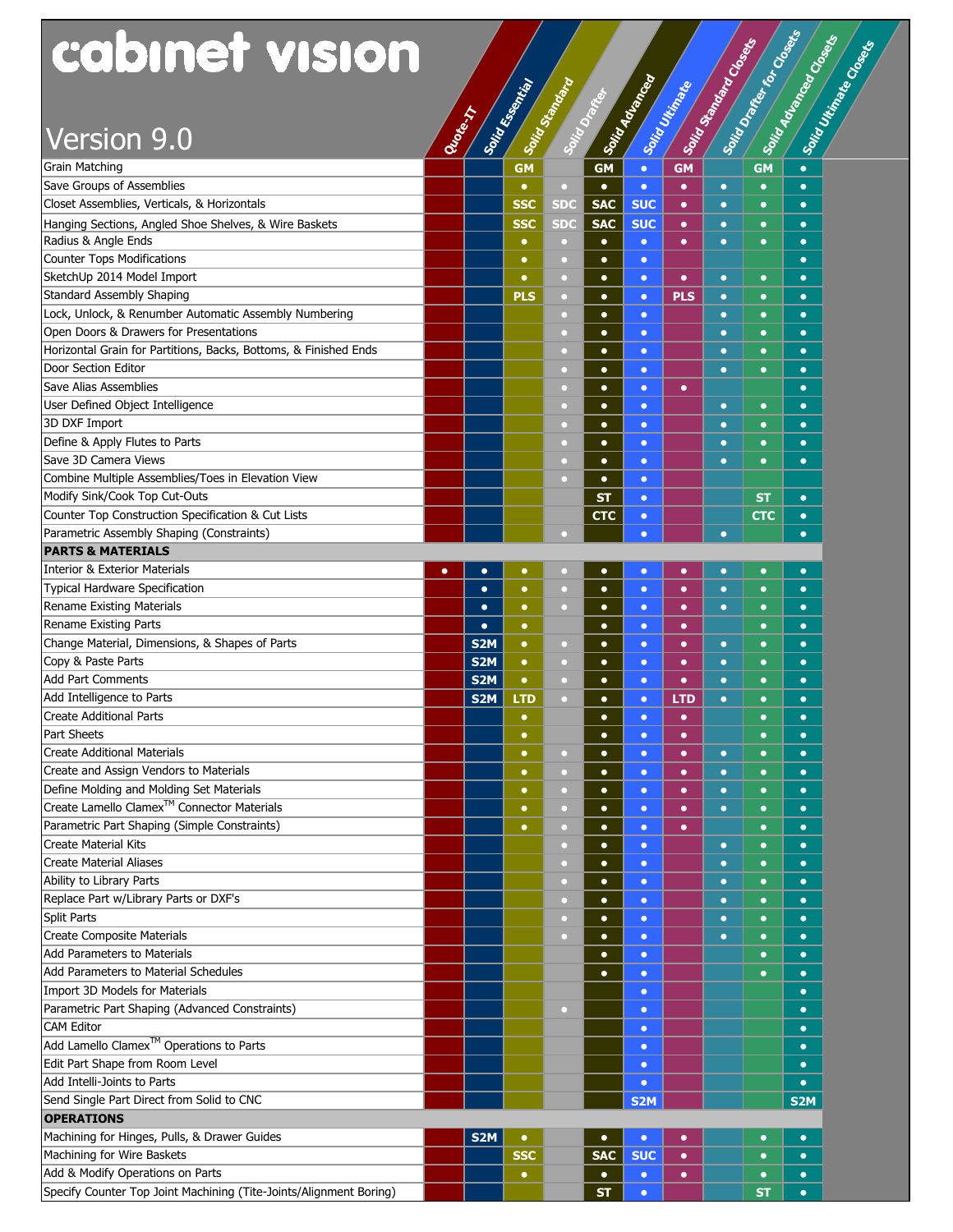### Version 9.0 **Quote-IT**

| <b>cabinet vision</b>                                            |           |                                                                                                               |            |           |            |           |           | Soint Standard Closets |           | Solid Drafts for Closets<br>Soirt Advanced Concern |
|------------------------------------------------------------------|-----------|---------------------------------------------------------------------------------------------------------------|------------|-----------|------------|-----------|-----------|------------------------|-----------|----------------------------------------------------|
|                                                                  |           | Santa Care de Care de La Care de La Care de La Care de La Care de La Care de La Care de La Care de La Care de |            |           |            |           |           |                        |           |                                                    |
| Version 9.0                                                      |           |                                                                                                               |            |           |            |           |           |                        |           |                                                    |
| Create & Edit Intelli-Joints                                     |           |                                                                                                               |            |           |            | $\bullet$ |           |                        |           | $\bullet$                                          |
| Advanced Route Shaping (CAD Shaping)                             |           |                                                                                                               |            |           |            | $\bullet$ |           |                        |           | $\bullet$                                          |
| Parametric Route Shaping (Constraints)                           |           |                                                                                                               |            |           |            | $\bullet$ |           |                        |           | $\bullet$                                          |
| <b>DRAWING</b>                                                   |           |                                                                                                               |            |           |            |           |           |                        |           |                                                    |
| <b>Custom Paper Sizes</b>                                        |           | $\bullet$                                                                                                     | $\bullet$  | о         | $\bullet$  | $\bullet$ | $\bullet$ | $\bullet$              | $\bullet$ | $\bullet$                                          |
| <b>Static Drawing Scenes</b>                                     |           | $\bullet$                                                                                                     | $\bullet$  | $\Box$    | $\bullet$  | $\bullet$ | $\bullet$ | $\bullet$              | $\bullet$ | $\bullet$                                          |
| Draw & Modify Lines, Rectangles, Circles, & Arcs                 |           | $\bullet$                                                                                                     | $\bullet$  | $\Box$    | $\bullet$  | $\bullet$ | $\bullet$ | $\bullet$              | $\bullet$ | $\bullet$                                          |
| Single Line Text                                                 |           | $\bullet$                                                                                                     | $\bullet$  | $\circ$   | $\bullet$  | $\bullet$ | $\bullet$ | $\bullet$              | $\bullet$ | $\bullet$                                          |
| <b>Add Dimensions</b>                                            |           | $\bullet$                                                                                                     | $\bullet$  | $\Box$    | $\bullet$  | $\bullet$ | $\bullet$ | $\bullet$              | $\bullet$ | $\bullet$                                          |
| <b>Draw Polylines</b>                                            |           | $\bullet$                                                                                                     | $\bullet$  | о         | $\bullet$  | $\bullet$ | $\bullet$ | $\bullet$              | $\bullet$ | $\bullet$                                          |
| Group Mutliple CAD Objects                                       |           | $\bullet$                                                                                                     | $\bullet$  | о         | $\bullet$  | $\bullet$ | $\bullet$ | $\bullet$              | $\bullet$ | $\bullet$                                          |
| <b>Annotation Arrows</b>                                         |           | $\bullet$                                                                                                     | $\bullet$  | о         | $\bullet$  | $\bullet$ | $\bullet$ | $\bullet$              | $\bullet$ | $\bullet$                                          |
| <b>Revision Cloud</b>                                            |           | $\bullet$                                                                                                     | $\bullet$  | о         | $\bullet$  | $\bullet$ | $\bullet$ | $\bullet$              | $\bullet$ | $\bullet$                                          |
| Insert Bitmaps                                                   |           | $\bullet$                                                                                                     | $\bullet$  | о         | $\bullet$  | $\bullet$ | $\bullet$ | $\bullet$              | $\bullet$ | $\bullet$                                          |
| Cut, Copy & Paste CAD Objects                                    |           | $\bullet$                                                                                                     | $\bullet$  | о         | $\bullet$  | $\bullet$ | $\bullet$ | $\bullet$              | $\bullet$ | $\bullet$                                          |
| Vector Hatching                                                  |           | $\bullet$                                                                                                     | $\bullet$  | $\Box$    | $\bullet$  | $\bullet$ | $\bullet$ | $\bullet$              | $\bullet$ | $\bullet$                                          |
| Create & Save Titleblocks                                        |           | $\bullet$                                                                                                     | $\bullet$  | $\Box$    | $\bullet$  | $\bullet$ | $\bullet$ | $\bullet$              | $\bullet$ | $\bullet$                                          |
| Point & Grid Snapping                                            |           | $\bullet$                                                                                                     | $\bullet$  | $\circ$   | $\bullet$  | $\bullet$ | $\bullet$ | $\bullet$              | $\bullet$ | $\bullet$                                          |
| Coordinate Display                                               |           | $\bullet$                                                                                                     | $\bullet$  | $\circ$   | $\bullet$  | $\bullet$ | $\bullet$ | $\bullet$              | $\bullet$ | $\bullet$                                          |
| Various Line Weights & Types                                     |           | $\bullet$                                                                                                     | $\bullet$  | $\circ$   | $\bullet$  | $\bullet$ | $\bullet$ | $\bullet$              | $\bullet$ | $\bullet$                                          |
| Fillet, Chamfer, & Join Lines                                    |           | $\bullet$                                                                                                     | $\bullet$  | $\circ$   | $\bullet$  | $\bullet$ |           | $\bullet$              | $\bullet$ | $\bullet$                                          |
| <b>Live Drawing Scenes</b>                                       |           |                                                                                                               |            | $\circ$   | $\bullet$  | $\bullet$ |           | $\bullet$              | $\bullet$ | $\bullet$                                          |
| Save Drawing Scenes to a Separate File                           |           |                                                                                                               |            | $\Box$    | $\bullet$  | $\bullet$ |           | $\bullet$              | $\bullet$ | $\bullet$                                          |
| Custom Layers & Dimensions Styles                                |           |                                                                                                               |            | $\Box$    | $\bullet$  | $\bullet$ |           | $\bullet$              | $\bullet$ | $\bullet$                                          |
| Multi-Line Text                                                  |           |                                                                                                               |            | $\Box$    | $\bullet$  | $\bullet$ |           | $\bullet$              | $\bullet$ | $\bullet$                                          |
| Create & Define Raster Hatching                                  |           |                                                                                                               |            | $\Box$    | $\bullet$  | $\bullet$ |           | $\bullet$              | $\bullet$ | $\bullet$                                          |
| User Defined Drawing Library                                     |           |                                                                                                               |            | $\Box$    | $\bullet$  | $\bullet$ |           | $\bullet$              | $\bullet$ | $\bullet$                                          |
| Insert Drawing Symbols from Drawing Library                      |           |                                                                                                               |            | o         | $\bullet$  | $\bullet$ |           | $\bullet$              | $\bullet$ | $\bullet$                                          |
| <b>Text Prompting Symbols</b>                                    |           |                                                                                                               |            | о         | $\bullet$  | $\bullet$ |           | $\bullet$              | $\bullet$ | $\bullet$                                          |
| Rotate, Flip, Mirror, Trim, Crop, & Offset CAD Objects           |           |                                                                                                               |            | $\Box$    | $\bullet$  | $\bullet$ |           | $\bullet$              | $\bullet$ | $\bullet$                                          |
| Scale & Stretch CAD Objects                                      |           |                                                                                                               |            | п         | $\bullet$  | $\bullet$ |           | $\bullet$              | $\bullet$ | $\bullet$                                          |
| 2D DXF Import & Export                                           |           |                                                                                                               |            | $\Box$    | $\bullet$  | $\bullet$ |           | $\bullet$              | $\bullet$ | $\bullet$                                          |
| CAD Saved with Assemblies                                        |           |                                                                                                               |            | $\Box$    | $\bullet$  | $\bullet$ |           | $\bullet$              | $\bullet$ | $\bullet$                                          |
| Add CAD to Saved 3D Camera Views                                 |           |                                                                                                               |            | $\Box$    | $\bullet$  | $\bullet$ |           | $\bullet$              | $\bullet$ | $\bullet$                                          |
| Create Live Data Tables                                          |           |                                                                                                               |            | a         | $\bullet$  | $\bullet$ |           | $\bullet$              | $\bullet$ | $\bullet$                                          |
| <b>BIDDING/ESTIMATING</b>                                        |           |                                                                                                               |            |           |            |           |           |                        |           |                                                    |
| Job Costing                                                      | $\bullet$ | <b>LTD</b>                                                                                                    | $\bullet$  | O         | $\bullet$  | $\bullet$ | $\bullet$ | $\bullet$              | $\bullet$ | $\bullet$                                          |
| Configure Material Tax & Markup by Material                      |           | $\bullet$                                                                                                     | $\bullet$  | $\Box$    | $\bullet$  | $\bullet$ | $\bullet$ | $\bullet$              | $\bullet$ | $\bullet$                                          |
| Set a Sell Price for Materials                                   |           | $\bullet$                                                                                                     | $\bullet$  | $\Box$    | $\bullet$  | $\bullet$ |           | $\bullet$              | $\bullet$ | $\bullet$                                          |
| <b>Price Parts with Matrices</b>                                 |           |                                                                                                               | <b>SSC</b> | $\Box$    | <b>SAC</b> | $\bullet$ | $\bullet$ | $\bullet$              | $\bullet$ | $\bullet$                                          |
| Bid Break-Outs By Room                                           |           |                                                                                                               |            | $\Box$    | $\bullet$  | $\bullet$ |           | $\bullet$              | $\bullet$ | $\bullet$                                          |
| <b>Bid Add-Ons</b>                                               |           |                                                                                                               |            | $\Box$    | $\bullet$  | $\bullet$ |           | $\bullet$              | $\bullet$ | $\bullet$                                          |
| <b>Price Molding</b>                                             |           |                                                                                                               |            | $\Box$    | $\bullet$  | $\bullet$ |           | $\bullet$              | $\bullet$ | $\bullet$                                          |
| Filter Bid Data                                                  |           |                                                                                                               |            | $\circ$   | $\bullet$  | $\bullet$ |           | $\bullet$              | $\bullet$ | $\bullet$                                          |
| <b>Custom Labor Costing</b>                                      |           |                                                                                                               |            | $\circ$   |            | $\bullet$ |           | $\bullet$              |           | $\bullet$                                          |
| Price by Part                                                    |           |                                                                                                               |            |           |            | $\bullet$ | $\bullet$ |                        | $\bullet$ | $\bullet$                                          |
| Define & Modify Assembly Labor                                   |           |                                                                                                               |            |           |            | $\bullet$ |           |                        |           | $\bullet$                                          |
| Define & Modify Part Labor                                       |           |                                                                                                               |            |           |            | $\bullet$ |           |                        |           | $\bullet$                                          |
| Labor Reports                                                    |           |                                                                                                               |            |           |            | $\bullet$ |           |                        |           | $\bullet$                                          |
| <b>OUTPUT</b>                                                    |           |                                                                                                               |            |           |            |           |           |                        |           |                                                    |
| <b>Email Jobs</b>                                                | $\bullet$ | $\bullet$                                                                                                     | $\bullet$  | o         | $\bullet$  | $\bullet$ | $\bullet$ | $\bullet$              | $\bullet$ | $\bullet$                                          |
| Import/Export Orders (ORD file)                                  | $\bullet$ | $\bullet$                                                                                                     | $\bullet$  | $\bullet$ | $\bullet$  | $\bullet$ | $\bullet$ | $\bullet$              | $\bullet$ | $\bullet$                                          |
| General Cut List Information                                     |           | $\bullet$                                                                                                     | $\bullet$  |           | $\bullet$  | $\bullet$ | $\bullet$ |                        | $\bullet$ | $\bullet$                                          |
| General Material List Information                                |           | $\bullet$                                                                                                     | $\bullet$  |           | $\bullet$  | $\bullet$ | $\bullet$ |                        | $\bullet$ | $\bullet$                                          |
| Material Summary Report                                          |           | $\bullet$                                                                                                     | $\bullet$  |           | $\bullet$  | $\bullet$ | $\bullet$ |                        | $\bullet$ | $\bullet$                                          |
| Board/Panel Stock, Door, Drawer, Roll Out, & Face Frame Cut List |           | $\bullet$                                                                                                     | ٠          |           | $\bullet$  | $\bullet$ | $\bullet$ |                        | $\bullet$ | $\bullet$                                          |
| Door, Drawer Box, & Roll Out List Report                         |           | $\bullet$                                                                                                     | $\bullet$  |           | $\bullet$  | $\bullet$ | $\bullet$ |                        | $\bullet$ | $\bullet$                                          |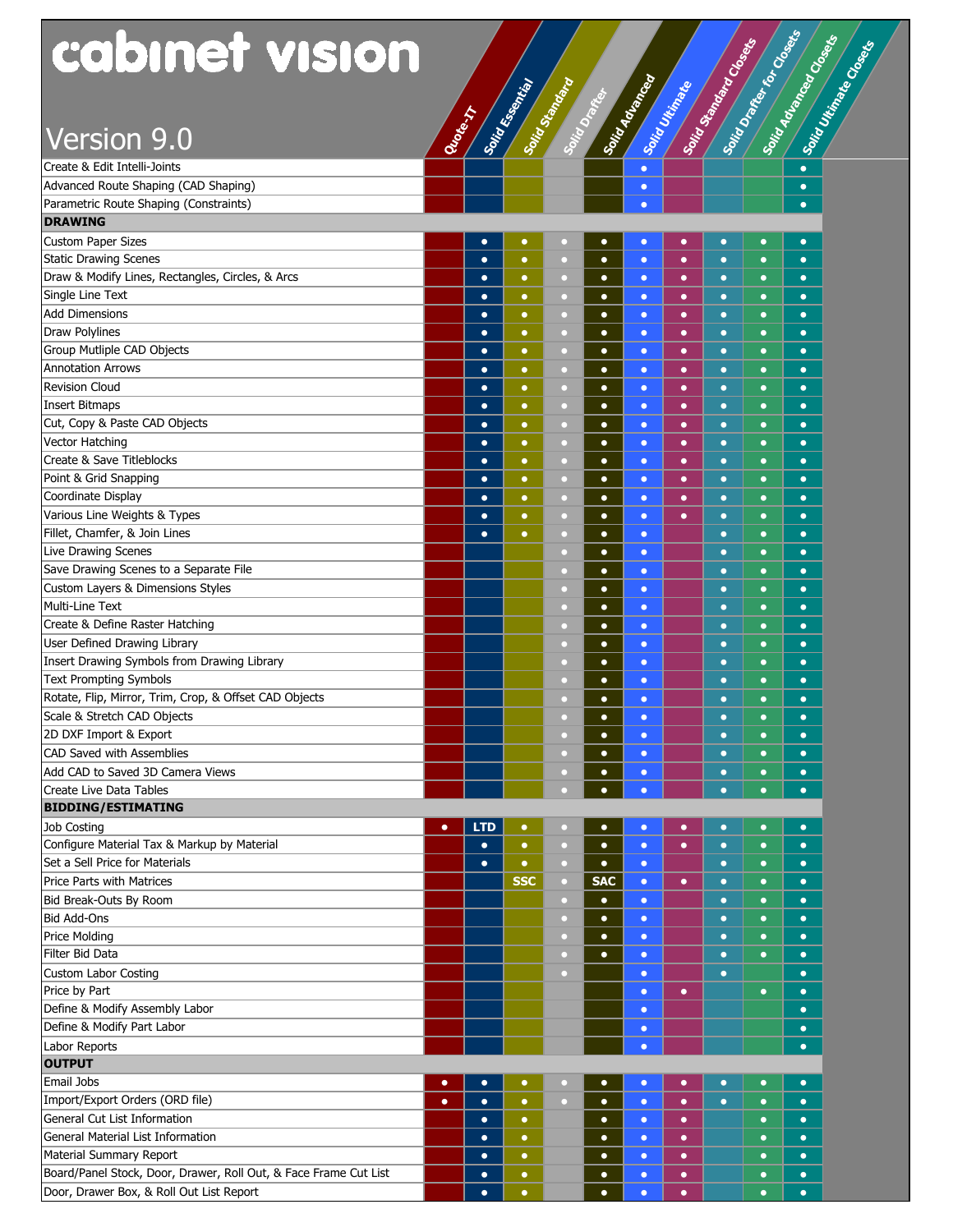| Solid Drafter for Closets<br>cabinet vision<br>Solid Advanced Costs<br><b>Solid Scandale Construction</b><br>Soing Utin Read Conserve<br>Solvin due de la Care<br>Source Semana Read<br>Solid Essential<br>Solid Ultimate<br><b>Change</b><br>Version 9.0<br>Door, Drawer Box, & Roll Out Check List<br>$\bullet$<br>$\bullet$<br>$\bullet$<br>$\bullet$<br>$\bullet$<br><b>Scaled Drawings</b><br>$\bullet$<br>$\bullet$<br>$\Box$<br>$\bullet$<br>$\bullet$<br>$\bullet$<br>$\bullet$<br>$\bullet$<br>$\bullet$<br>Quicktime Movie Export<br><b>PV</b><br>PV<br><b>PV</b><br><b>PV</b><br>PV<br><b>PV</b><br>$\bullet$<br>$\bullet$<br>$\bullet$<br>Save Renders to Disk<br><b>PV</b><br><b>PV</b><br><b>PV</b><br>PV<br><b>PV</b><br><b>PV</b><br>$\bullet$<br>$\bullet$<br>$\bullet$<br>Image Import & Export<br>$\bullet$<br>$\bullet$<br>$\bullet$<br>$\bullet$<br>$\bullet$<br>$\bullet$<br>$\mathbf C$<br>$\bullet$<br>$\bullet$<br><b>Assembly Sheets</b><br>S <sub>2</sub> M<br>$\bullet$<br>$\bullet$<br>$\bullet$<br>$\bullet$<br>$\bullet$<br>$\bullet$<br>Custom Data Link to 3rd Party Software<br>$\bullet$<br>$\bullet$<br>$\bullet$<br>$\bullet$<br>$\bullet$<br>$\bullet$<br>Import Custom Orders (CSV file)<br>$\bullet$<br>$\bullet$<br>$\bullet$<br>$\Box$<br>$\bullet$<br>$\bullet$<br>Export Job/Room to CSV File<br>$\bullet$<br>$\bullet$<br>$\bullet$<br>$\bullet$<br>$\bullet$<br>2D & 3D DXF Import & Export<br>$\bullet$<br>$\bullet$<br>$\bullet$<br>n<br>$\bullet$<br>$\bullet$<br>Output Parts List to 3rd Party Optimizers<br><b>CU</b><br><b>CU</b><br>CU<br><b>CU</b><br>Filter Report Data<br>$\bullet$<br>$\bullet$<br>$\bullet$<br>$\bullet$<br>Multiple text file type Exports<br>$\bullet$<br>$\bullet$<br>$\bullet$<br>$\bullet$<br>User Definable Assembly Sheets<br>$\bullet$<br>$\bullet$<br>$\bullet$<br>$\bullet$<br>Elevation Sheets (User Definable)<br>$\bullet$<br>$\bullet$<br>$\bullet$<br>$\bullet$<br>$\bullet$<br>$\bullet$<br>$\bullet$<br>$\bullet$<br><b>Report Groups</b><br>15<br>15<br>$\bullet$<br>$\bullet$<br>Over 150 Reports to Choose From<br>15<br>15<br>$\bullet$<br>$\bullet$<br>Counter Top Reports<br><b>CTC</b><br><b>CTC</b><br>$\bullet$<br>$\bullet$<br><b>Custom Reports</b><br><b>RE</b><br><b>RE</b><br>$\bullet$<br>$\bullet$<br>Export Bid Data for 3rd Party Software<br>$\bullet$<br>$\bullet$<br><b>OTHER</b><br><b>Inches or Metric</b><br>$\bullet$<br>$\bullet$<br>$\bullet$<br>$\bullet$<br>$\bullet$<br>$\bullet$<br>$\bullet$<br>$\bullet$<br>$\bullet$<br>n<br><b>Network Version</b><br>$\bullet$<br>$\bullet$<br>$\bullet$<br>$\bullet$<br>$\bullet$<br>$\bullet$<br>$\circ$<br>$\bullet$<br>$\bullet$<br>$\bullet$<br>Link To & From Jobsite Companion<br>$\bullet$<br>$\bullet$<br>$\bullet$<br>$\bullet$<br>$\bullet$<br>$\bullet$<br>$\bullet$<br>$\circ$<br>$\bullet$<br>$\bullet$<br><b>Backup Utility</b><br>$\bullet$<br>$\bullet$<br>$\bullet$<br>$\bullet$<br>$\bullet$<br>$\bullet$<br>$\bullet$<br>$\circ$<br>$\bullet$<br>Large 3D Object Library<br>$\bullet$<br>$\bullet$<br>$\bullet$<br>$\Box$<br>$\bullet$<br>$\bullet$<br>$\bullet$<br>$\bullet$<br>$\bullet$<br>Batch Process Multiple Jobs<br>$\bullet$<br>$\bullet$<br>$\bullet$<br>$\bullet$<br>$\bullet$<br>$\bullet$<br>Import Licenesed Setup Packages<br>$\bullet$<br>$\bullet$<br>$\bullet$<br>$\bullet$<br>$\bullet$<br>$\Box$<br>$\bullet$<br>$\bullet$<br><b>User Created Standards</b><br>LIC<br><b>LIC</b><br>$\bullet$<br>$\bullet$<br>$\bullet$<br>$\bullet$<br>$\bullet$<br>о<br><b>LIC</b><br><b>LIC</b><br>$\bullet$<br>$\bullet$<br>$\bullet$<br>$\bullet$<br>$\bullet$<br>Axis Indicator<br>$\bullet$<br>$\bullet$<br>$\bullet$<br>$\bullet$<br>$\bullet$<br><b>User Defined Notes</b><br>$\bullet$<br>$\bullet$<br>$\bullet$<br>$\bullet$<br>$\bullet$<br>Shape Counter Top Splash Faces<br>$\bullet$<br>n<br>$\bullet$<br>Access to the Object Tree<br>$\bullet$<br>$\bullet$<br>$\bullet$<br>$\bullet$<br><b>User Defined Variables</b><br>$\bullet$<br>$\bullet$<br>$\bullet$<br>$\bullet$<br><b>AVAILABLE ADD-ON MODULES</b><br>PhotoVision32<br>A<br>A<br>A<br>A<br>A<br>A<br>A<br>A<br>A<br>Label-IT<br>A<br>A<br>A<br>A<br>A<br>A<br>S2M Center<br>A<br>$\boldsymbol{\mathsf{A}}$<br>A<br>A<br>A<br>A<br>A<br>Panel Optimization - NC Version<br>A<br>A<br>A<br>A<br>A<br>A<br>Panel Optimization - NC Version<br>A<br>A<br>A<br>A<br>A<br>A<br>Real Time Label Image<br>A<br>A<br>A<br>A<br>A<br>A<br>The Catalog Editor<br>A<br>$\blacktriangle$<br>A<br>A<br>A<br>A<br>A<br>A<br>MDF Door Maker<br>S2MS<br>S2MS<br><b>SU</b><br>S <sub>2</sub> MS<br>S2MS<br><b>SU</b><br><b>Grain Matching</b><br>S2MS<br>S <sub>2</sub> MS<br>S2MS<br><b>SU</b><br>S2MS<br><b>SU</b><br>S2MS<br>S <sub>2</sub> MS<br>S2MS<br><b>SU</b><br>S2MS<br><b>SU</b><br>$\mathbf{A}$<br>$\blacktriangle$<br>A<br>A<br><b>INC</b><br><b>INC</b><br>A<br>A<br>Build-Up Tops (Counter Top Construction Configuration)<br><b>INC</b><br><b>INC</b><br>A<br>A<br><b>SU</b><br>Solid Top (Tops to CNC)<br><b>SU</b><br>A<br>A<br><b>UPDATED: February 26, 2015</b><br><b>Legend</b><br>15 = Limited to 15 Active Reports |                                                                 |  |  |  |  |  |  |
|----------------------------------------------------------------------------------------------------------------------------------------------------------------------------------------------------------------------------------------------------------------------------------------------------------------------------------------------------------------------------------------------------------------------------------------------------------------------------------------------------------------------------------------------------------------------------------------------------------------------------------------------------------------------------------------------------------------------------------------------------------------------------------------------------------------------------------------------------------------------------------------------------------------------------------------------------------------------------------------------------------------------------------------------------------------------------------------------------------------------------------------------------------------------------------------------------------------------------------------------------------------------------------------------------------------------------------------------------------------------------------------------------------------------------------------------------------------------------------------------------------------------------------------------------------------------------------------------------------------------------------------------------------------------------------------------------------------------------------------------------------------------------------------------------------------------------------------------------------------------------------------------------------------------------------------------------------------------------------------------------------------------------------------------------------------------------------------------------------------------------------------------------------------------------------------------------------------------------------------------------------------------------------------------------------------------------------------------------------------------------------------------------------------------------------------------------------------------------------------------------------------------------------------------------------------------------------------------------------------------------------------------------------------------------------------------------------------------------------------------------------------------------------------------------------------------------------------------------------------------------------------------------------------------------------------------------------------------------------------------------------------------------------------------------------------------------------------------------------------------------------------------------------------------------------------------------------------------------------------------------------------------------------------------------------------------------------------------------------------------------------------------------------------------------------------------------------------------------------------------------------------------------------------------------------------------------------------------------------------------------------------------------------------------------------------------------------------------------------------------------------------------------------------------------------------------------------------------------------------------------------------------------------------------------------------------------------------------------------------------------------------------------------------------------------------------------------------------------------------------------------------------------------------------------------------------------------------------------------------------------------------------------------------------------------------------------------------------------------------------------------------------------------------------------------------------------------------------------------------------------------------------------------------------------------------------------------------------------------------------------------------------------------------------------------------------------------------------------------------------------------------------------------------------------------------------------------------------------------------------------------------------------------------------------------------------------------------------------------------------------------------------------------------------------------------------------------------------------------------------------------------------------------------------------------------------|-----------------------------------------------------------------|--|--|--|--|--|--|
|                                                                                                                                                                                                                                                                                                                                                                                                                                                                                                                                                                                                                                                                                                                                                                                                                                                                                                                                                                                                                                                                                                                                                                                                                                                                                                                                                                                                                                                                                                                                                                                                                                                                                                                                                                                                                                                                                                                                                                                                                                                                                                                                                                                                                                                                                                                                                                                                                                                                                                                                                                                                                                                                                                                                                                                                                                                                                                                                                                                                                                                                                                                                                                                                                                                                                                                                                                                                                                                                                                                                                                                                                                                                                                                                                                                                                                                                                                                                                                                                                                                                                                                                                                                                                                                                                                                                                                                                                                                                                                                                                                                                                                                                                                                                                                                                                                                                                                                                                                                                                                                                                                                                                                                              |                                                                 |  |  |  |  |  |  |
|                                                                                                                                                                                                                                                                                                                                                                                                                                                                                                                                                                                                                                                                                                                                                                                                                                                                                                                                                                                                                                                                                                                                                                                                                                                                                                                                                                                                                                                                                                                                                                                                                                                                                                                                                                                                                                                                                                                                                                                                                                                                                                                                                                                                                                                                                                                                                                                                                                                                                                                                                                                                                                                                                                                                                                                                                                                                                                                                                                                                                                                                                                                                                                                                                                                                                                                                                                                                                                                                                                                                                                                                                                                                                                                                                                                                                                                                                                                                                                                                                                                                                                                                                                                                                                                                                                                                                                                                                                                                                                                                                                                                                                                                                                                                                                                                                                                                                                                                                                                                                                                                                                                                                                                              |                                                                 |  |  |  |  |  |  |
|                                                                                                                                                                                                                                                                                                                                                                                                                                                                                                                                                                                                                                                                                                                                                                                                                                                                                                                                                                                                                                                                                                                                                                                                                                                                                                                                                                                                                                                                                                                                                                                                                                                                                                                                                                                                                                                                                                                                                                                                                                                                                                                                                                                                                                                                                                                                                                                                                                                                                                                                                                                                                                                                                                                                                                                                                                                                                                                                                                                                                                                                                                                                                                                                                                                                                                                                                                                                                                                                                                                                                                                                                                                                                                                                                                                                                                                                                                                                                                                                                                                                                                                                                                                                                                                                                                                                                                                                                                                                                                                                                                                                                                                                                                                                                                                                                                                                                                                                                                                                                                                                                                                                                                                              |                                                                 |  |  |  |  |  |  |
|                                                                                                                                                                                                                                                                                                                                                                                                                                                                                                                                                                                                                                                                                                                                                                                                                                                                                                                                                                                                                                                                                                                                                                                                                                                                                                                                                                                                                                                                                                                                                                                                                                                                                                                                                                                                                                                                                                                                                                                                                                                                                                                                                                                                                                                                                                                                                                                                                                                                                                                                                                                                                                                                                                                                                                                                                                                                                                                                                                                                                                                                                                                                                                                                                                                                                                                                                                                                                                                                                                                                                                                                                                                                                                                                                                                                                                                                                                                                                                                                                                                                                                                                                                                                                                                                                                                                                                                                                                                                                                                                                                                                                                                                                                                                                                                                                                                                                                                                                                                                                                                                                                                                                                                              |                                                                 |  |  |  |  |  |  |
|                                                                                                                                                                                                                                                                                                                                                                                                                                                                                                                                                                                                                                                                                                                                                                                                                                                                                                                                                                                                                                                                                                                                                                                                                                                                                                                                                                                                                                                                                                                                                                                                                                                                                                                                                                                                                                                                                                                                                                                                                                                                                                                                                                                                                                                                                                                                                                                                                                                                                                                                                                                                                                                                                                                                                                                                                                                                                                                                                                                                                                                                                                                                                                                                                                                                                                                                                                                                                                                                                                                                                                                                                                                                                                                                                                                                                                                                                                                                                                                                                                                                                                                                                                                                                                                                                                                                                                                                                                                                                                                                                                                                                                                                                                                                                                                                                                                                                                                                                                                                                                                                                                                                                                                              |                                                                 |  |  |  |  |  |  |
|                                                                                                                                                                                                                                                                                                                                                                                                                                                                                                                                                                                                                                                                                                                                                                                                                                                                                                                                                                                                                                                                                                                                                                                                                                                                                                                                                                                                                                                                                                                                                                                                                                                                                                                                                                                                                                                                                                                                                                                                                                                                                                                                                                                                                                                                                                                                                                                                                                                                                                                                                                                                                                                                                                                                                                                                                                                                                                                                                                                                                                                                                                                                                                                                                                                                                                                                                                                                                                                                                                                                                                                                                                                                                                                                                                                                                                                                                                                                                                                                                                                                                                                                                                                                                                                                                                                                                                                                                                                                                                                                                                                                                                                                                                                                                                                                                                                                                                                                                                                                                                                                                                                                                                                              |                                                                 |  |  |  |  |  |  |
|                                                                                                                                                                                                                                                                                                                                                                                                                                                                                                                                                                                                                                                                                                                                                                                                                                                                                                                                                                                                                                                                                                                                                                                                                                                                                                                                                                                                                                                                                                                                                                                                                                                                                                                                                                                                                                                                                                                                                                                                                                                                                                                                                                                                                                                                                                                                                                                                                                                                                                                                                                                                                                                                                                                                                                                                                                                                                                                                                                                                                                                                                                                                                                                                                                                                                                                                                                                                                                                                                                                                                                                                                                                                                                                                                                                                                                                                                                                                                                                                                                                                                                                                                                                                                                                                                                                                                                                                                                                                                                                                                                                                                                                                                                                                                                                                                                                                                                                                                                                                                                                                                                                                                                                              |                                                                 |  |  |  |  |  |  |
|                                                                                                                                                                                                                                                                                                                                                                                                                                                                                                                                                                                                                                                                                                                                                                                                                                                                                                                                                                                                                                                                                                                                                                                                                                                                                                                                                                                                                                                                                                                                                                                                                                                                                                                                                                                                                                                                                                                                                                                                                                                                                                                                                                                                                                                                                                                                                                                                                                                                                                                                                                                                                                                                                                                                                                                                                                                                                                                                                                                                                                                                                                                                                                                                                                                                                                                                                                                                                                                                                                                                                                                                                                                                                                                                                                                                                                                                                                                                                                                                                                                                                                                                                                                                                                                                                                                                                                                                                                                                                                                                                                                                                                                                                                                                                                                                                                                                                                                                                                                                                                                                                                                                                                                              |                                                                 |  |  |  |  |  |  |
|                                                                                                                                                                                                                                                                                                                                                                                                                                                                                                                                                                                                                                                                                                                                                                                                                                                                                                                                                                                                                                                                                                                                                                                                                                                                                                                                                                                                                                                                                                                                                                                                                                                                                                                                                                                                                                                                                                                                                                                                                                                                                                                                                                                                                                                                                                                                                                                                                                                                                                                                                                                                                                                                                                                                                                                                                                                                                                                                                                                                                                                                                                                                                                                                                                                                                                                                                                                                                                                                                                                                                                                                                                                                                                                                                                                                                                                                                                                                                                                                                                                                                                                                                                                                                                                                                                                                                                                                                                                                                                                                                                                                                                                                                                                                                                                                                                                                                                                                                                                                                                                                                                                                                                                              |                                                                 |  |  |  |  |  |  |
|                                                                                                                                                                                                                                                                                                                                                                                                                                                                                                                                                                                                                                                                                                                                                                                                                                                                                                                                                                                                                                                                                                                                                                                                                                                                                                                                                                                                                                                                                                                                                                                                                                                                                                                                                                                                                                                                                                                                                                                                                                                                                                                                                                                                                                                                                                                                                                                                                                                                                                                                                                                                                                                                                                                                                                                                                                                                                                                                                                                                                                                                                                                                                                                                                                                                                                                                                                                                                                                                                                                                                                                                                                                                                                                                                                                                                                                                                                                                                                                                                                                                                                                                                                                                                                                                                                                                                                                                                                                                                                                                                                                                                                                                                                                                                                                                                                                                                                                                                                                                                                                                                                                                                                                              |                                                                 |  |  |  |  |  |  |
|                                                                                                                                                                                                                                                                                                                                                                                                                                                                                                                                                                                                                                                                                                                                                                                                                                                                                                                                                                                                                                                                                                                                                                                                                                                                                                                                                                                                                                                                                                                                                                                                                                                                                                                                                                                                                                                                                                                                                                                                                                                                                                                                                                                                                                                                                                                                                                                                                                                                                                                                                                                                                                                                                                                                                                                                                                                                                                                                                                                                                                                                                                                                                                                                                                                                                                                                                                                                                                                                                                                                                                                                                                                                                                                                                                                                                                                                                                                                                                                                                                                                                                                                                                                                                                                                                                                                                                                                                                                                                                                                                                                                                                                                                                                                                                                                                                                                                                                                                                                                                                                                                                                                                                                              |                                                                 |  |  |  |  |  |  |
|                                                                                                                                                                                                                                                                                                                                                                                                                                                                                                                                                                                                                                                                                                                                                                                                                                                                                                                                                                                                                                                                                                                                                                                                                                                                                                                                                                                                                                                                                                                                                                                                                                                                                                                                                                                                                                                                                                                                                                                                                                                                                                                                                                                                                                                                                                                                                                                                                                                                                                                                                                                                                                                                                                                                                                                                                                                                                                                                                                                                                                                                                                                                                                                                                                                                                                                                                                                                                                                                                                                                                                                                                                                                                                                                                                                                                                                                                                                                                                                                                                                                                                                                                                                                                                                                                                                                                                                                                                                                                                                                                                                                                                                                                                                                                                                                                                                                                                                                                                                                                                                                                                                                                                                              |                                                                 |  |  |  |  |  |  |
|                                                                                                                                                                                                                                                                                                                                                                                                                                                                                                                                                                                                                                                                                                                                                                                                                                                                                                                                                                                                                                                                                                                                                                                                                                                                                                                                                                                                                                                                                                                                                                                                                                                                                                                                                                                                                                                                                                                                                                                                                                                                                                                                                                                                                                                                                                                                                                                                                                                                                                                                                                                                                                                                                                                                                                                                                                                                                                                                                                                                                                                                                                                                                                                                                                                                                                                                                                                                                                                                                                                                                                                                                                                                                                                                                                                                                                                                                                                                                                                                                                                                                                                                                                                                                                                                                                                                                                                                                                                                                                                                                                                                                                                                                                                                                                                                                                                                                                                                                                                                                                                                                                                                                                                              |                                                                 |  |  |  |  |  |  |
|                                                                                                                                                                                                                                                                                                                                                                                                                                                                                                                                                                                                                                                                                                                                                                                                                                                                                                                                                                                                                                                                                                                                                                                                                                                                                                                                                                                                                                                                                                                                                                                                                                                                                                                                                                                                                                                                                                                                                                                                                                                                                                                                                                                                                                                                                                                                                                                                                                                                                                                                                                                                                                                                                                                                                                                                                                                                                                                                                                                                                                                                                                                                                                                                                                                                                                                                                                                                                                                                                                                                                                                                                                                                                                                                                                                                                                                                                                                                                                                                                                                                                                                                                                                                                                                                                                                                                                                                                                                                                                                                                                                                                                                                                                                                                                                                                                                                                                                                                                                                                                                                                                                                                                                              |                                                                 |  |  |  |  |  |  |
|                                                                                                                                                                                                                                                                                                                                                                                                                                                                                                                                                                                                                                                                                                                                                                                                                                                                                                                                                                                                                                                                                                                                                                                                                                                                                                                                                                                                                                                                                                                                                                                                                                                                                                                                                                                                                                                                                                                                                                                                                                                                                                                                                                                                                                                                                                                                                                                                                                                                                                                                                                                                                                                                                                                                                                                                                                                                                                                                                                                                                                                                                                                                                                                                                                                                                                                                                                                                                                                                                                                                                                                                                                                                                                                                                                                                                                                                                                                                                                                                                                                                                                                                                                                                                                                                                                                                                                                                                                                                                                                                                                                                                                                                                                                                                                                                                                                                                                                                                                                                                                                                                                                                                                                              |                                                                 |  |  |  |  |  |  |
|                                                                                                                                                                                                                                                                                                                                                                                                                                                                                                                                                                                                                                                                                                                                                                                                                                                                                                                                                                                                                                                                                                                                                                                                                                                                                                                                                                                                                                                                                                                                                                                                                                                                                                                                                                                                                                                                                                                                                                                                                                                                                                                                                                                                                                                                                                                                                                                                                                                                                                                                                                                                                                                                                                                                                                                                                                                                                                                                                                                                                                                                                                                                                                                                                                                                                                                                                                                                                                                                                                                                                                                                                                                                                                                                                                                                                                                                                                                                                                                                                                                                                                                                                                                                                                                                                                                                                                                                                                                                                                                                                                                                                                                                                                                                                                                                                                                                                                                                                                                                                                                                                                                                                                                              |                                                                 |  |  |  |  |  |  |
|                                                                                                                                                                                                                                                                                                                                                                                                                                                                                                                                                                                                                                                                                                                                                                                                                                                                                                                                                                                                                                                                                                                                                                                                                                                                                                                                                                                                                                                                                                                                                                                                                                                                                                                                                                                                                                                                                                                                                                                                                                                                                                                                                                                                                                                                                                                                                                                                                                                                                                                                                                                                                                                                                                                                                                                                                                                                                                                                                                                                                                                                                                                                                                                                                                                                                                                                                                                                                                                                                                                                                                                                                                                                                                                                                                                                                                                                                                                                                                                                                                                                                                                                                                                                                                                                                                                                                                                                                                                                                                                                                                                                                                                                                                                                                                                                                                                                                                                                                                                                                                                                                                                                                                                              |                                                                 |  |  |  |  |  |  |
|                                                                                                                                                                                                                                                                                                                                                                                                                                                                                                                                                                                                                                                                                                                                                                                                                                                                                                                                                                                                                                                                                                                                                                                                                                                                                                                                                                                                                                                                                                                                                                                                                                                                                                                                                                                                                                                                                                                                                                                                                                                                                                                                                                                                                                                                                                                                                                                                                                                                                                                                                                                                                                                                                                                                                                                                                                                                                                                                                                                                                                                                                                                                                                                                                                                                                                                                                                                                                                                                                                                                                                                                                                                                                                                                                                                                                                                                                                                                                                                                                                                                                                                                                                                                                                                                                                                                                                                                                                                                                                                                                                                                                                                                                                                                                                                                                                                                                                                                                                                                                                                                                                                                                                                              |                                                                 |  |  |  |  |  |  |
|                                                                                                                                                                                                                                                                                                                                                                                                                                                                                                                                                                                                                                                                                                                                                                                                                                                                                                                                                                                                                                                                                                                                                                                                                                                                                                                                                                                                                                                                                                                                                                                                                                                                                                                                                                                                                                                                                                                                                                                                                                                                                                                                                                                                                                                                                                                                                                                                                                                                                                                                                                                                                                                                                                                                                                                                                                                                                                                                                                                                                                                                                                                                                                                                                                                                                                                                                                                                                                                                                                                                                                                                                                                                                                                                                                                                                                                                                                                                                                                                                                                                                                                                                                                                                                                                                                                                                                                                                                                                                                                                                                                                                                                                                                                                                                                                                                                                                                                                                                                                                                                                                                                                                                                              |                                                                 |  |  |  |  |  |  |
|                                                                                                                                                                                                                                                                                                                                                                                                                                                                                                                                                                                                                                                                                                                                                                                                                                                                                                                                                                                                                                                                                                                                                                                                                                                                                                                                                                                                                                                                                                                                                                                                                                                                                                                                                                                                                                                                                                                                                                                                                                                                                                                                                                                                                                                                                                                                                                                                                                                                                                                                                                                                                                                                                                                                                                                                                                                                                                                                                                                                                                                                                                                                                                                                                                                                                                                                                                                                                                                                                                                                                                                                                                                                                                                                                                                                                                                                                                                                                                                                                                                                                                                                                                                                                                                                                                                                                                                                                                                                                                                                                                                                                                                                                                                                                                                                                                                                                                                                                                                                                                                                                                                                                                                              | Export Report Data                                              |  |  |  |  |  |  |
|                                                                                                                                                                                                                                                                                                                                                                                                                                                                                                                                                                                                                                                                                                                                                                                                                                                                                                                                                                                                                                                                                                                                                                                                                                                                                                                                                                                                                                                                                                                                                                                                                                                                                                                                                                                                                                                                                                                                                                                                                                                                                                                                                                                                                                                                                                                                                                                                                                                                                                                                                                                                                                                                                                                                                                                                                                                                                                                                                                                                                                                                                                                                                                                                                                                                                                                                                                                                                                                                                                                                                                                                                                                                                                                                                                                                                                                                                                                                                                                                                                                                                                                                                                                                                                                                                                                                                                                                                                                                                                                                                                                                                                                                                                                                                                                                                                                                                                                                                                                                                                                                                                                                                                                              |                                                                 |  |  |  |  |  |  |
|                                                                                                                                                                                                                                                                                                                                                                                                                                                                                                                                                                                                                                                                                                                                                                                                                                                                                                                                                                                                                                                                                                                                                                                                                                                                                                                                                                                                                                                                                                                                                                                                                                                                                                                                                                                                                                                                                                                                                                                                                                                                                                                                                                                                                                                                                                                                                                                                                                                                                                                                                                                                                                                                                                                                                                                                                                                                                                                                                                                                                                                                                                                                                                                                                                                                                                                                                                                                                                                                                                                                                                                                                                                                                                                                                                                                                                                                                                                                                                                                                                                                                                                                                                                                                                                                                                                                                                                                                                                                                                                                                                                                                                                                                                                                                                                                                                                                                                                                                                                                                                                                                                                                                                                              |                                                                 |  |  |  |  |  |  |
|                                                                                                                                                                                                                                                                                                                                                                                                                                                                                                                                                                                                                                                                                                                                                                                                                                                                                                                                                                                                                                                                                                                                                                                                                                                                                                                                                                                                                                                                                                                                                                                                                                                                                                                                                                                                                                                                                                                                                                                                                                                                                                                                                                                                                                                                                                                                                                                                                                                                                                                                                                                                                                                                                                                                                                                                                                                                                                                                                                                                                                                                                                                                                                                                                                                                                                                                                                                                                                                                                                                                                                                                                                                                                                                                                                                                                                                                                                                                                                                                                                                                                                                                                                                                                                                                                                                                                                                                                                                                                                                                                                                                                                                                                                                                                                                                                                                                                                                                                                                                                                                                                                                                                                                              |                                                                 |  |  |  |  |  |  |
|                                                                                                                                                                                                                                                                                                                                                                                                                                                                                                                                                                                                                                                                                                                                                                                                                                                                                                                                                                                                                                                                                                                                                                                                                                                                                                                                                                                                                                                                                                                                                                                                                                                                                                                                                                                                                                                                                                                                                                                                                                                                                                                                                                                                                                                                                                                                                                                                                                                                                                                                                                                                                                                                                                                                                                                                                                                                                                                                                                                                                                                                                                                                                                                                                                                                                                                                                                                                                                                                                                                                                                                                                                                                                                                                                                                                                                                                                                                                                                                                                                                                                                                                                                                                                                                                                                                                                                                                                                                                                                                                                                                                                                                                                                                                                                                                                                                                                                                                                                                                                                                                                                                                                                                              |                                                                 |  |  |  |  |  |  |
|                                                                                                                                                                                                                                                                                                                                                                                                                                                                                                                                                                                                                                                                                                                                                                                                                                                                                                                                                                                                                                                                                                                                                                                                                                                                                                                                                                                                                                                                                                                                                                                                                                                                                                                                                                                                                                                                                                                                                                                                                                                                                                                                                                                                                                                                                                                                                                                                                                                                                                                                                                                                                                                                                                                                                                                                                                                                                                                                                                                                                                                                                                                                                                                                                                                                                                                                                                                                                                                                                                                                                                                                                                                                                                                                                                                                                                                                                                                                                                                                                                                                                                                                                                                                                                                                                                                                                                                                                                                                                                                                                                                                                                                                                                                                                                                                                                                                                                                                                                                                                                                                                                                                                                                              |                                                                 |  |  |  |  |  |  |
|                                                                                                                                                                                                                                                                                                                                                                                                                                                                                                                                                                                                                                                                                                                                                                                                                                                                                                                                                                                                                                                                                                                                                                                                                                                                                                                                                                                                                                                                                                                                                                                                                                                                                                                                                                                                                                                                                                                                                                                                                                                                                                                                                                                                                                                                                                                                                                                                                                                                                                                                                                                                                                                                                                                                                                                                                                                                                                                                                                                                                                                                                                                                                                                                                                                                                                                                                                                                                                                                                                                                                                                                                                                                                                                                                                                                                                                                                                                                                                                                                                                                                                                                                                                                                                                                                                                                                                                                                                                                                                                                                                                                                                                                                                                                                                                                                                                                                                                                                                                                                                                                                                                                                                                              |                                                                 |  |  |  |  |  |  |
|                                                                                                                                                                                                                                                                                                                                                                                                                                                                                                                                                                                                                                                                                                                                                                                                                                                                                                                                                                                                                                                                                                                                                                                                                                                                                                                                                                                                                                                                                                                                                                                                                                                                                                                                                                                                                                                                                                                                                                                                                                                                                                                                                                                                                                                                                                                                                                                                                                                                                                                                                                                                                                                                                                                                                                                                                                                                                                                                                                                                                                                                                                                                                                                                                                                                                                                                                                                                                                                                                                                                                                                                                                                                                                                                                                                                                                                                                                                                                                                                                                                                                                                                                                                                                                                                                                                                                                                                                                                                                                                                                                                                                                                                                                                                                                                                                                                                                                                                                                                                                                                                                                                                                                                              |                                                                 |  |  |  |  |  |  |
|                                                                                                                                                                                                                                                                                                                                                                                                                                                                                                                                                                                                                                                                                                                                                                                                                                                                                                                                                                                                                                                                                                                                                                                                                                                                                                                                                                                                                                                                                                                                                                                                                                                                                                                                                                                                                                                                                                                                                                                                                                                                                                                                                                                                                                                                                                                                                                                                                                                                                                                                                                                                                                                                                                                                                                                                                                                                                                                                                                                                                                                                                                                                                                                                                                                                                                                                                                                                                                                                                                                                                                                                                                                                                                                                                                                                                                                                                                                                                                                                                                                                                                                                                                                                                                                                                                                                                                                                                                                                                                                                                                                                                                                                                                                                                                                                                                                                                                                                                                                                                                                                                                                                                                                              |                                                                 |  |  |  |  |  |  |
|                                                                                                                                                                                                                                                                                                                                                                                                                                                                                                                                                                                                                                                                                                                                                                                                                                                                                                                                                                                                                                                                                                                                                                                                                                                                                                                                                                                                                                                                                                                                                                                                                                                                                                                                                                                                                                                                                                                                                                                                                                                                                                                                                                                                                                                                                                                                                                                                                                                                                                                                                                                                                                                                                                                                                                                                                                                                                                                                                                                                                                                                                                                                                                                                                                                                                                                                                                                                                                                                                                                                                                                                                                                                                                                                                                                                                                                                                                                                                                                                                                                                                                                                                                                                                                                                                                                                                                                                                                                                                                                                                                                                                                                                                                                                                                                                                                                                                                                                                                                                                                                                                                                                                                                              |                                                                 |  |  |  |  |  |  |
|                                                                                                                                                                                                                                                                                                                                                                                                                                                                                                                                                                                                                                                                                                                                                                                                                                                                                                                                                                                                                                                                                                                                                                                                                                                                                                                                                                                                                                                                                                                                                                                                                                                                                                                                                                                                                                                                                                                                                                                                                                                                                                                                                                                                                                                                                                                                                                                                                                                                                                                                                                                                                                                                                                                                                                                                                                                                                                                                                                                                                                                                                                                                                                                                                                                                                                                                                                                                                                                                                                                                                                                                                                                                                                                                                                                                                                                                                                                                                                                                                                                                                                                                                                                                                                                                                                                                                                                                                                                                                                                                                                                                                                                                                                                                                                                                                                                                                                                                                                                                                                                                                                                                                                                              |                                                                 |  |  |  |  |  |  |
|                                                                                                                                                                                                                                                                                                                                                                                                                                                                                                                                                                                                                                                                                                                                                                                                                                                                                                                                                                                                                                                                                                                                                                                                                                                                                                                                                                                                                                                                                                                                                                                                                                                                                                                                                                                                                                                                                                                                                                                                                                                                                                                                                                                                                                                                                                                                                                                                                                                                                                                                                                                                                                                                                                                                                                                                                                                                                                                                                                                                                                                                                                                                                                                                                                                                                                                                                                                                                                                                                                                                                                                                                                                                                                                                                                                                                                                                                                                                                                                                                                                                                                                                                                                                                                                                                                                                                                                                                                                                                                                                                                                                                                                                                                                                                                                                                                                                                                                                                                                                                                                                                                                                                                                              |                                                                 |  |  |  |  |  |  |
|                                                                                                                                                                                                                                                                                                                                                                                                                                                                                                                                                                                                                                                                                                                                                                                                                                                                                                                                                                                                                                                                                                                                                                                                                                                                                                                                                                                                                                                                                                                                                                                                                                                                                                                                                                                                                                                                                                                                                                                                                                                                                                                                                                                                                                                                                                                                                                                                                                                                                                                                                                                                                                                                                                                                                                                                                                                                                                                                                                                                                                                                                                                                                                                                                                                                                                                                                                                                                                                                                                                                                                                                                                                                                                                                                                                                                                                                                                                                                                                                                                                                                                                                                                                                                                                                                                                                                                                                                                                                                                                                                                                                                                                                                                                                                                                                                                                                                                                                                                                                                                                                                                                                                                                              |                                                                 |  |  |  |  |  |  |
|                                                                                                                                                                                                                                                                                                                                                                                                                                                                                                                                                                                                                                                                                                                                                                                                                                                                                                                                                                                                                                                                                                                                                                                                                                                                                                                                                                                                                                                                                                                                                                                                                                                                                                                                                                                                                                                                                                                                                                                                                                                                                                                                                                                                                                                                                                                                                                                                                                                                                                                                                                                                                                                                                                                                                                                                                                                                                                                                                                                                                                                                                                                                                                                                                                                                                                                                                                                                                                                                                                                                                                                                                                                                                                                                                                                                                                                                                                                                                                                                                                                                                                                                                                                                                                                                                                                                                                                                                                                                                                                                                                                                                                                                                                                                                                                                                                                                                                                                                                                                                                                                                                                                                                                              |                                                                 |  |  |  |  |  |  |
|                                                                                                                                                                                                                                                                                                                                                                                                                                                                                                                                                                                                                                                                                                                                                                                                                                                                                                                                                                                                                                                                                                                                                                                                                                                                                                                                                                                                                                                                                                                                                                                                                                                                                                                                                                                                                                                                                                                                                                                                                                                                                                                                                                                                                                                                                                                                                                                                                                                                                                                                                                                                                                                                                                                                                                                                                                                                                                                                                                                                                                                                                                                                                                                                                                                                                                                                                                                                                                                                                                                                                                                                                                                                                                                                                                                                                                                                                                                                                                                                                                                                                                                                                                                                                                                                                                                                                                                                                                                                                                                                                                                                                                                                                                                                                                                                                                                                                                                                                                                                                                                                                                                                                                                              | Import/Export Setup Pacakges                                    |  |  |  |  |  |  |
|                                                                                                                                                                                                                                                                                                                                                                                                                                                                                                                                                                                                                                                                                                                                                                                                                                                                                                                                                                                                                                                                                                                                                                                                                                                                                                                                                                                                                                                                                                                                                                                                                                                                                                                                                                                                                                                                                                                                                                                                                                                                                                                                                                                                                                                                                                                                                                                                                                                                                                                                                                                                                                                                                                                                                                                                                                                                                                                                                                                                                                                                                                                                                                                                                                                                                                                                                                                                                                                                                                                                                                                                                                                                                                                                                                                                                                                                                                                                                                                                                                                                                                                                                                                                                                                                                                                                                                                                                                                                                                                                                                                                                                                                                                                                                                                                                                                                                                                                                                                                                                                                                                                                                                                              |                                                                 |  |  |  |  |  |  |
|                                                                                                                                                                                                                                                                                                                                                                                                                                                                                                                                                                                                                                                                                                                                                                                                                                                                                                                                                                                                                                                                                                                                                                                                                                                                                                                                                                                                                                                                                                                                                                                                                                                                                                                                                                                                                                                                                                                                                                                                                                                                                                                                                                                                                                                                                                                                                                                                                                                                                                                                                                                                                                                                                                                                                                                                                                                                                                                                                                                                                                                                                                                                                                                                                                                                                                                                                                                                                                                                                                                                                                                                                                                                                                                                                                                                                                                                                                                                                                                                                                                                                                                                                                                                                                                                                                                                                                                                                                                                                                                                                                                                                                                                                                                                                                                                                                                                                                                                                                                                                                                                                                                                                                                              |                                                                 |  |  |  |  |  |  |
|                                                                                                                                                                                                                                                                                                                                                                                                                                                                                                                                                                                                                                                                                                                                                                                                                                                                                                                                                                                                                                                                                                                                                                                                                                                                                                                                                                                                                                                                                                                                                                                                                                                                                                                                                                                                                                                                                                                                                                                                                                                                                                                                                                                                                                                                                                                                                                                                                                                                                                                                                                                                                                                                                                                                                                                                                                                                                                                                                                                                                                                                                                                                                                                                                                                                                                                                                                                                                                                                                                                                                                                                                                                                                                                                                                                                                                                                                                                                                                                                                                                                                                                                                                                                                                                                                                                                                                                                                                                                                                                                                                                                                                                                                                                                                                                                                                                                                                                                                                                                                                                                                                                                                                                              |                                                                 |  |  |  |  |  |  |
|                                                                                                                                                                                                                                                                                                                                                                                                                                                                                                                                                                                                                                                                                                                                                                                                                                                                                                                                                                                                                                                                                                                                                                                                                                                                                                                                                                                                                                                                                                                                                                                                                                                                                                                                                                                                                                                                                                                                                                                                                                                                                                                                                                                                                                                                                                                                                                                                                                                                                                                                                                                                                                                                                                                                                                                                                                                                                                                                                                                                                                                                                                                                                                                                                                                                                                                                                                                                                                                                                                                                                                                                                                                                                                                                                                                                                                                                                                                                                                                                                                                                                                                                                                                                                                                                                                                                                                                                                                                                                                                                                                                                                                                                                                                                                                                                                                                                                                                                                                                                                                                                                                                                                                                              |                                                                 |  |  |  |  |  |  |
|                                                                                                                                                                                                                                                                                                                                                                                                                                                                                                                                                                                                                                                                                                                                                                                                                                                                                                                                                                                                                                                                                                                                                                                                                                                                                                                                                                                                                                                                                                                                                                                                                                                                                                                                                                                                                                                                                                                                                                                                                                                                                                                                                                                                                                                                                                                                                                                                                                                                                                                                                                                                                                                                                                                                                                                                                                                                                                                                                                                                                                                                                                                                                                                                                                                                                                                                                                                                                                                                                                                                                                                                                                                                                                                                                                                                                                                                                                                                                                                                                                                                                                                                                                                                                                                                                                                                                                                                                                                                                                                                                                                                                                                                                                                                                                                                                                                                                                                                                                                                                                                                                                                                                                                              |                                                                 |  |  |  |  |  |  |
|                                                                                                                                                                                                                                                                                                                                                                                                                                                                                                                                                                                                                                                                                                                                                                                                                                                                                                                                                                                                                                                                                                                                                                                                                                                                                                                                                                                                                                                                                                                                                                                                                                                                                                                                                                                                                                                                                                                                                                                                                                                                                                                                                                                                                                                                                                                                                                                                                                                                                                                                                                                                                                                                                                                                                                                                                                                                                                                                                                                                                                                                                                                                                                                                                                                                                                                                                                                                                                                                                                                                                                                                                                                                                                                                                                                                                                                                                                                                                                                                                                                                                                                                                                                                                                                                                                                                                                                                                                                                                                                                                                                                                                                                                                                                                                                                                                                                                                                                                                                                                                                                                                                                                                                              |                                                                 |  |  |  |  |  |  |
|                                                                                                                                                                                                                                                                                                                                                                                                                                                                                                                                                                                                                                                                                                                                                                                                                                                                                                                                                                                                                                                                                                                                                                                                                                                                                                                                                                                                                                                                                                                                                                                                                                                                                                                                                                                                                                                                                                                                                                                                                                                                                                                                                                                                                                                                                                                                                                                                                                                                                                                                                                                                                                                                                                                                                                                                                                                                                                                                                                                                                                                                                                                                                                                                                                                                                                                                                                                                                                                                                                                                                                                                                                                                                                                                                                                                                                                                                                                                                                                                                                                                                                                                                                                                                                                                                                                                                                                                                                                                                                                                                                                                                                                                                                                                                                                                                                                                                                                                                                                                                                                                                                                                                                                              |                                                                 |  |  |  |  |  |  |
|                                                                                                                                                                                                                                                                                                                                                                                                                                                                                                                                                                                                                                                                                                                                                                                                                                                                                                                                                                                                                                                                                                                                                                                                                                                                                                                                                                                                                                                                                                                                                                                                                                                                                                                                                                                                                                                                                                                                                                                                                                                                                                                                                                                                                                                                                                                                                                                                                                                                                                                                                                                                                                                                                                                                                                                                                                                                                                                                                                                                                                                                                                                                                                                                                                                                                                                                                                                                                                                                                                                                                                                                                                                                                                                                                                                                                                                                                                                                                                                                                                                                                                                                                                                                                                                                                                                                                                                                                                                                                                                                                                                                                                                                                                                                                                                                                                                                                                                                                                                                                                                                                                                                                                                              |                                                                 |  |  |  |  |  |  |
|                                                                                                                                                                                                                                                                                                                                                                                                                                                                                                                                                                                                                                                                                                                                                                                                                                                                                                                                                                                                                                                                                                                                                                                                                                                                                                                                                                                                                                                                                                                                                                                                                                                                                                                                                                                                                                                                                                                                                                                                                                                                                                                                                                                                                                                                                                                                                                                                                                                                                                                                                                                                                                                                                                                                                                                                                                                                                                                                                                                                                                                                                                                                                                                                                                                                                                                                                                                                                                                                                                                                                                                                                                                                                                                                                                                                                                                                                                                                                                                                                                                                                                                                                                                                                                                                                                                                                                                                                                                                                                                                                                                                                                                                                                                                                                                                                                                                                                                                                                                                                                                                                                                                                                                              |                                                                 |  |  |  |  |  |  |
|                                                                                                                                                                                                                                                                                                                                                                                                                                                                                                                                                                                                                                                                                                                                                                                                                                                                                                                                                                                                                                                                                                                                                                                                                                                                                                                                                                                                                                                                                                                                                                                                                                                                                                                                                                                                                                                                                                                                                                                                                                                                                                                                                                                                                                                                                                                                                                                                                                                                                                                                                                                                                                                                                                                                                                                                                                                                                                                                                                                                                                                                                                                                                                                                                                                                                                                                                                                                                                                                                                                                                                                                                                                                                                                                                                                                                                                                                                                                                                                                                                                                                                                                                                                                                                                                                                                                                                                                                                                                                                                                                                                                                                                                                                                                                                                                                                                                                                                                                                                                                                                                                                                                                                                              |                                                                 |  |  |  |  |  |  |
|                                                                                                                                                                                                                                                                                                                                                                                                                                                                                                                                                                                                                                                                                                                                                                                                                                                                                                                                                                                                                                                                                                                                                                                                                                                                                                                                                                                                                                                                                                                                                                                                                                                                                                                                                                                                                                                                                                                                                                                                                                                                                                                                                                                                                                                                                                                                                                                                                                                                                                                                                                                                                                                                                                                                                                                                                                                                                                                                                                                                                                                                                                                                                                                                                                                                                                                                                                                                                                                                                                                                                                                                                                                                                                                                                                                                                                                                                                                                                                                                                                                                                                                                                                                                                                                                                                                                                                                                                                                                                                                                                                                                                                                                                                                                                                                                                                                                                                                                                                                                                                                                                                                                                                                              |                                                                 |  |  |  |  |  |  |
|                                                                                                                                                                                                                                                                                                                                                                                                                                                                                                                                                                                                                                                                                                                                                                                                                                                                                                                                                                                                                                                                                                                                                                                                                                                                                                                                                                                                                                                                                                                                                                                                                                                                                                                                                                                                                                                                                                                                                                                                                                                                                                                                                                                                                                                                                                                                                                                                                                                                                                                                                                                                                                                                                                                                                                                                                                                                                                                                                                                                                                                                                                                                                                                                                                                                                                                                                                                                                                                                                                                                                                                                                                                                                                                                                                                                                                                                                                                                                                                                                                                                                                                                                                                                                                                                                                                                                                                                                                                                                                                                                                                                                                                                                                                                                                                                                                                                                                                                                                                                                                                                                                                                                                                              |                                                                 |  |  |  |  |  |  |
|                                                                                                                                                                                                                                                                                                                                                                                                                                                                                                                                                                                                                                                                                                                                                                                                                                                                                                                                                                                                                                                                                                                                                                                                                                                                                                                                                                                                                                                                                                                                                                                                                                                                                                                                                                                                                                                                                                                                                                                                                                                                                                                                                                                                                                                                                                                                                                                                                                                                                                                                                                                                                                                                                                                                                                                                                                                                                                                                                                                                                                                                                                                                                                                                                                                                                                                                                                                                                                                                                                                                                                                                                                                                                                                                                                                                                                                                                                                                                                                                                                                                                                                                                                                                                                                                                                                                                                                                                                                                                                                                                                                                                                                                                                                                                                                                                                                                                                                                                                                                                                                                                                                                                                                              |                                                                 |  |  |  |  |  |  |
|                                                                                                                                                                                                                                                                                                                                                                                                                                                                                                                                                                                                                                                                                                                                                                                                                                                                                                                                                                                                                                                                                                                                                                                                                                                                                                                                                                                                                                                                                                                                                                                                                                                                                                                                                                                                                                                                                                                                                                                                                                                                                                                                                                                                                                                                                                                                                                                                                                                                                                                                                                                                                                                                                                                                                                                                                                                                                                                                                                                                                                                                                                                                                                                                                                                                                                                                                                                                                                                                                                                                                                                                                                                                                                                                                                                                                                                                                                                                                                                                                                                                                                                                                                                                                                                                                                                                                                                                                                                                                                                                                                                                                                                                                                                                                                                                                                                                                                                                                                                                                                                                                                                                                                                              |                                                                 |  |  |  |  |  |  |
|                                                                                                                                                                                                                                                                                                                                                                                                                                                                                                                                                                                                                                                                                                                                                                                                                                                                                                                                                                                                                                                                                                                                                                                                                                                                                                                                                                                                                                                                                                                                                                                                                                                                                                                                                                                                                                                                                                                                                                                                                                                                                                                                                                                                                                                                                                                                                                                                                                                                                                                                                                                                                                                                                                                                                                                                                                                                                                                                                                                                                                                                                                                                                                                                                                                                                                                                                                                                                                                                                                                                                                                                                                                                                                                                                                                                                                                                                                                                                                                                                                                                                                                                                                                                                                                                                                                                                                                                                                                                                                                                                                                                                                                                                                                                                                                                                                                                                                                                                                                                                                                                                                                                                                                              | Dovetail Specification                                          |  |  |  |  |  |  |
|                                                                                                                                                                                                                                                                                                                                                                                                                                                                                                                                                                                                                                                                                                                                                                                                                                                                                                                                                                                                                                                                                                                                                                                                                                                                                                                                                                                                                                                                                                                                                                                                                                                                                                                                                                                                                                                                                                                                                                                                                                                                                                                                                                                                                                                                                                                                                                                                                                                                                                                                                                                                                                                                                                                                                                                                                                                                                                                                                                                                                                                                                                                                                                                                                                                                                                                                                                                                                                                                                                                                                                                                                                                                                                                                                                                                                                                                                                                                                                                                                                                                                                                                                                                                                                                                                                                                                                                                                                                                                                                                                                                                                                                                                                                                                                                                                                                                                                                                                                                                                                                                                                                                                                                              | Export PNC for Machining (Available via FREE eSupport Download) |  |  |  |  |  |  |
|                                                                                                                                                                                                                                                                                                                                                                                                                                                                                                                                                                                                                                                                                                                                                                                                                                                                                                                                                                                                                                                                                                                                                                                                                                                                                                                                                                                                                                                                                                                                                                                                                                                                                                                                                                                                                                                                                                                                                                                                                                                                                                                                                                                                                                                                                                                                                                                                                                                                                                                                                                                                                                                                                                                                                                                                                                                                                                                                                                                                                                                                                                                                                                                                                                                                                                                                                                                                                                                                                                                                                                                                                                                                                                                                                                                                                                                                                                                                                                                                                                                                                                                                                                                                                                                                                                                                                                                                                                                                                                                                                                                                                                                                                                                                                                                                                                                                                                                                                                                                                                                                                                                                                                                              | <b>Report Editor</b>                                            |  |  |  |  |  |  |
|                                                                                                                                                                                                                                                                                                                                                                                                                                                                                                                                                                                                                                                                                                                                                                                                                                                                                                                                                                                                                                                                                                                                                                                                                                                                                                                                                                                                                                                                                                                                                                                                                                                                                                                                                                                                                                                                                                                                                                                                                                                                                                                                                                                                                                                                                                                                                                                                                                                                                                                                                                                                                                                                                                                                                                                                                                                                                                                                                                                                                                                                                                                                                                                                                                                                                                                                                                                                                                                                                                                                                                                                                                                                                                                                                                                                                                                                                                                                                                                                                                                                                                                                                                                                                                                                                                                                                                                                                                                                                                                                                                                                                                                                                                                                                                                                                                                                                                                                                                                                                                                                                                                                                                                              |                                                                 |  |  |  |  |  |  |
|                                                                                                                                                                                                                                                                                                                                                                                                                                                                                                                                                                                                                                                                                                                                                                                                                                                                                                                                                                                                                                                                                                                                                                                                                                                                                                                                                                                                                                                                                                                                                                                                                                                                                                                                                                                                                                                                                                                                                                                                                                                                                                                                                                                                                                                                                                                                                                                                                                                                                                                                                                                                                                                                                                                                                                                                                                                                                                                                                                                                                                                                                                                                                                                                                                                                                                                                                                                                                                                                                                                                                                                                                                                                                                                                                                                                                                                                                                                                                                                                                                                                                                                                                                                                                                                                                                                                                                                                                                                                                                                                                                                                                                                                                                                                                                                                                                                                                                                                                                                                                                                                                                                                                                                              |                                                                 |  |  |  |  |  |  |
|                                                                                                                                                                                                                                                                                                                                                                                                                                                                                                                                                                                                                                                                                                                                                                                                                                                                                                                                                                                                                                                                                                                                                                                                                                                                                                                                                                                                                                                                                                                                                                                                                                                                                                                                                                                                                                                                                                                                                                                                                                                                                                                                                                                                                                                                                                                                                                                                                                                                                                                                                                                                                                                                                                                                                                                                                                                                                                                                                                                                                                                                                                                                                                                                                                                                                                                                                                                                                                                                                                                                                                                                                                                                                                                                                                                                                                                                                                                                                                                                                                                                                                                                                                                                                                                                                                                                                                                                                                                                                                                                                                                                                                                                                                                                                                                                                                                                                                                                                                                                                                                                                                                                                                                              |                                                                 |  |  |  |  |  |  |
|                                                                                                                                                                                                                                                                                                                                                                                                                                                                                                                                                                                                                                                                                                                                                                                                                                                                                                                                                                                                                                                                                                                                                                                                                                                                                                                                                                                                                                                                                                                                                                                                                                                                                                                                                                                                                                                                                                                                                                                                                                                                                                                                                                                                                                                                                                                                                                                                                                                                                                                                                                                                                                                                                                                                                                                                                                                                                                                                                                                                                                                                                                                                                                                                                                                                                                                                                                                                                                                                                                                                                                                                                                                                                                                                                                                                                                                                                                                                                                                                                                                                                                                                                                                                                                                                                                                                                                                                                                                                                                                                                                                                                                                                                                                                                                                                                                                                                                                                                                                                                                                                                                                                                                                              |                                                                 |  |  |  |  |  |  |
|                                                                                                                                                                                                                                                                                                                                                                                                                                                                                                                                                                                                                                                                                                                                                                                                                                                                                                                                                                                                                                                                                                                                                                                                                                                                                                                                                                                                                                                                                                                                                                                                                                                                                                                                                                                                                                                                                                                                                                                                                                                                                                                                                                                                                                                                                                                                                                                                                                                                                                                                                                                                                                                                                                                                                                                                                                                                                                                                                                                                                                                                                                                                                                                                                                                                                                                                                                                                                                                                                                                                                                                                                                                                                                                                                                                                                                                                                                                                                                                                                                                                                                                                                                                                                                                                                                                                                                                                                                                                                                                                                                                                                                                                                                                                                                                                                                                                                                                                                                                                                                                                                                                                                                                              |                                                                 |  |  |  |  |  |  |
|                                                                                                                                                                                                                                                                                                                                                                                                                                                                                                                                                                                                                                                                                                                                                                                                                                                                                                                                                                                                                                                                                                                                                                                                                                                                                                                                                                                                                                                                                                                                                                                                                                                                                                                                                                                                                                                                                                                                                                                                                                                                                                                                                                                                                                                                                                                                                                                                                                                                                                                                                                                                                                                                                                                                                                                                                                                                                                                                                                                                                                                                                                                                                                                                                                                                                                                                                                                                                                                                                                                                                                                                                                                                                                                                                                                                                                                                                                                                                                                                                                                                                                                                                                                                                                                                                                                                                                                                                                                                                                                                                                                                                                                                                                                                                                                                                                                                                                                                                                                                                                                                                                                                                                                              |                                                                 |  |  |  |  |  |  |
|                                                                                                                                                                                                                                                                                                                                                                                                                                                                                                                                                                                                                                                                                                                                                                                                                                                                                                                                                                                                                                                                                                                                                                                                                                                                                                                                                                                                                                                                                                                                                                                                                                                                                                                                                                                                                                                                                                                                                                                                                                                                                                                                                                                                                                                                                                                                                                                                                                                                                                                                                                                                                                                                                                                                                                                                                                                                                                                                                                                                                                                                                                                                                                                                                                                                                                                                                                                                                                                                                                                                                                                                                                                                                                                                                                                                                                                                                                                                                                                                                                                                                                                                                                                                                                                                                                                                                                                                                                                                                                                                                                                                                                                                                                                                                                                                                                                                                                                                                                                                                                                                                                                                                                                              |                                                                 |  |  |  |  |  |  |